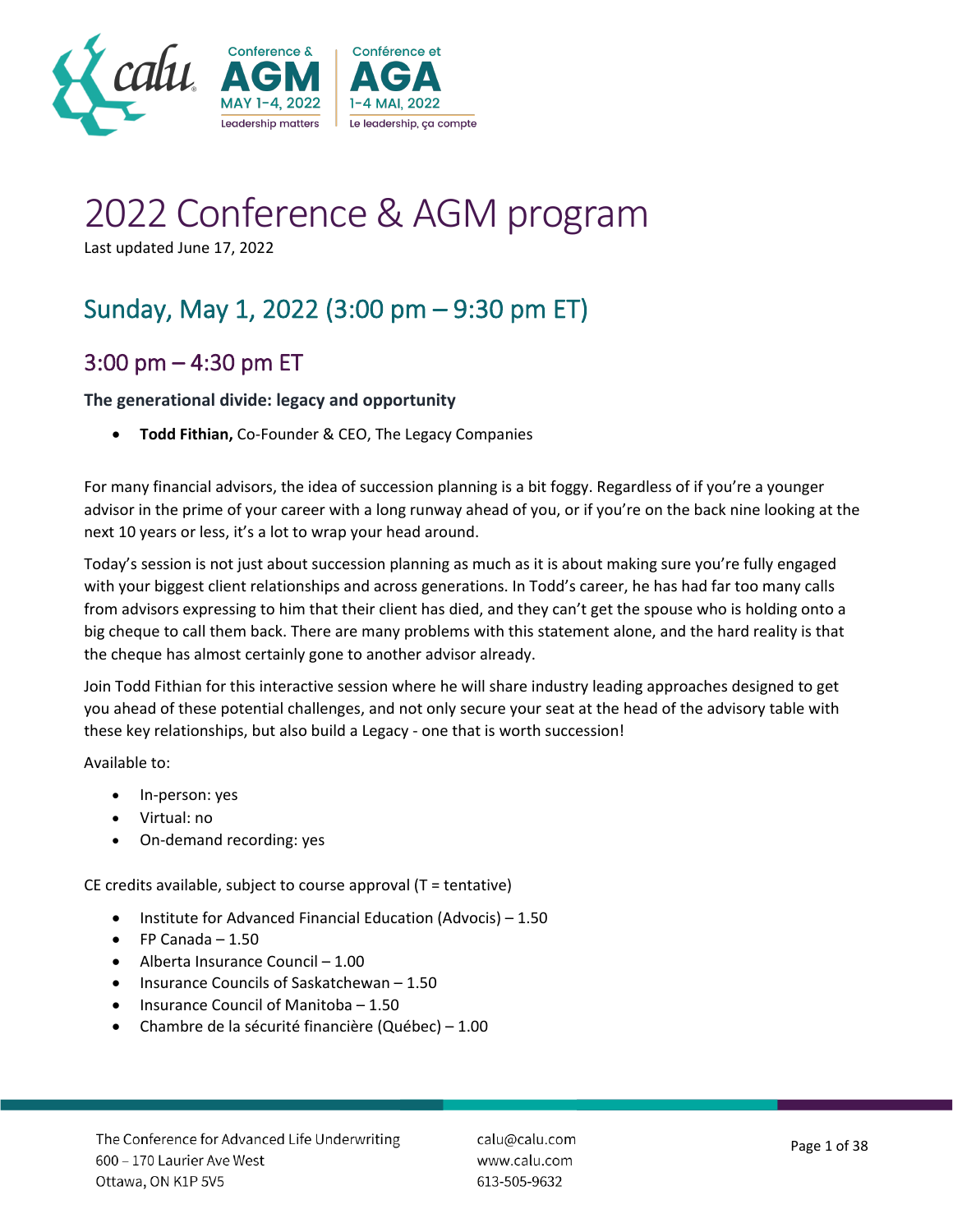



# 5:30 pm – 6:00 pm ET

#### **New Members' Reception**

By invitation only

Available to:

- In-person: yes
- Virtual: no
- On-demand recording: no

### 6:00 pm – 7:00 pm ET

#### **Opening reception**

Available to:

- In-person: yes
- Virtual: no
- On-demand recording: no

### 7:00 pm – 8:30 pm ET

#### **Opening banquet**

Available to:

- In-person: yes
- Virtual: no
- On-demand recording: no

### 8:30 – 9:30 pm ET

#### **A conversation with Hon. Lisa Raitt**

- **Hon. Lisa Raitt, P.C,** Vice-Chair, Global Investment Banking, CIBC Capital Markets
- **Moderator: Cindy David, CFP, CLU, FEA, TEP,** President & Estate Planning Advisor, Cindy David Financial Group LTD

Join us in the evening for an insightful interview style session between The Hon. Lisa Raitt, P.C. and Cindy David, President & Estate Planning Advisor, Cindy David Financial Group Ltd.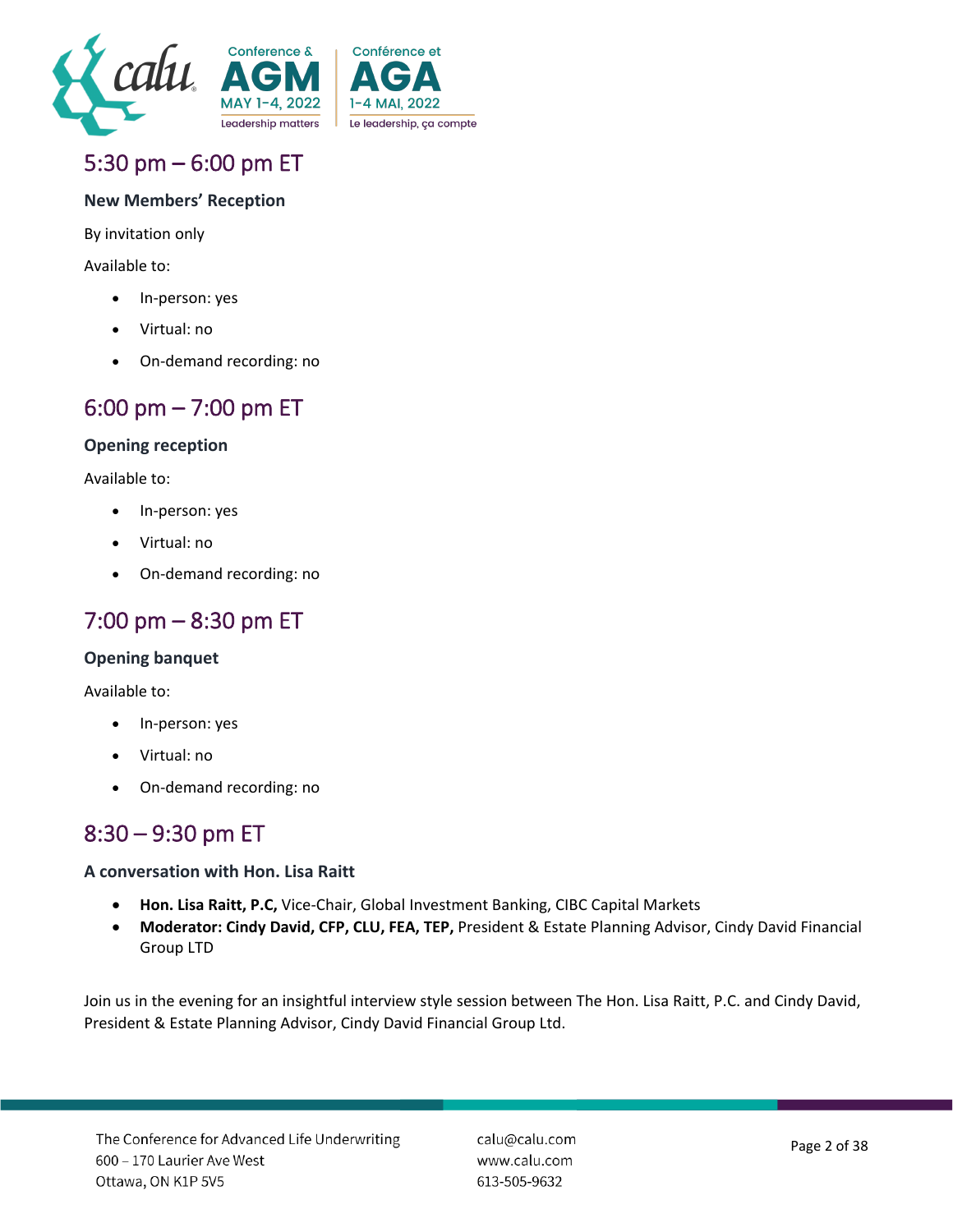

Available to:

- In-person: yes
- Virtual: yes
- On-demand recording: no

CE credits available, subject to course approval (T = tentative)

- Institute for Advanced Financial Education (Advocis) 1.00 (T)
- $\bullet$  FP Canada 1.00
- Alberta Insurance Council 0.50
- Insurance Councils of Saskatchewan 1.00
- Insurance Council of Manitoba 1.00
- Chambre de la sécurité financière (Québec) 1.00 (T)

# Monday, May 2, 2022 (8:00 am – 7:30 pm ET)

### 8:00 am – 9:00 am ET

**Breakfast and networking**

### 9:00 am – 9:30 am ET

#### **CALU 2022 Welcome**

- **Catherine Clark**, Professional Master of Ceremonies, Catherine Clark Communications Inc
- **Kelly Adams, B. Comm., CLU, ChFC, CFP, FEA**, Vice-Chair, CALU Board of Directors; Chair, CALU 2022 Conference & AGM; Chairman, Barrington Wealth Partners Inc.; Principal, Adams Wealth Advisory Inc.

Available to:

- In-person: yes
- Virtual: yes
- On-demand recording: no

CE credits available, subject to course approval (T = tentative)

- Institute for Advanced Financial Education (Advocis) 0.50
- FP Canada 0.00
- Alberta Insurance Council 0.00
- Insurance Councils of Saskatchewan 0.00
- Insurance Council of Manitoba 0.00

calu@calu.com www.calu.com 613-505-9632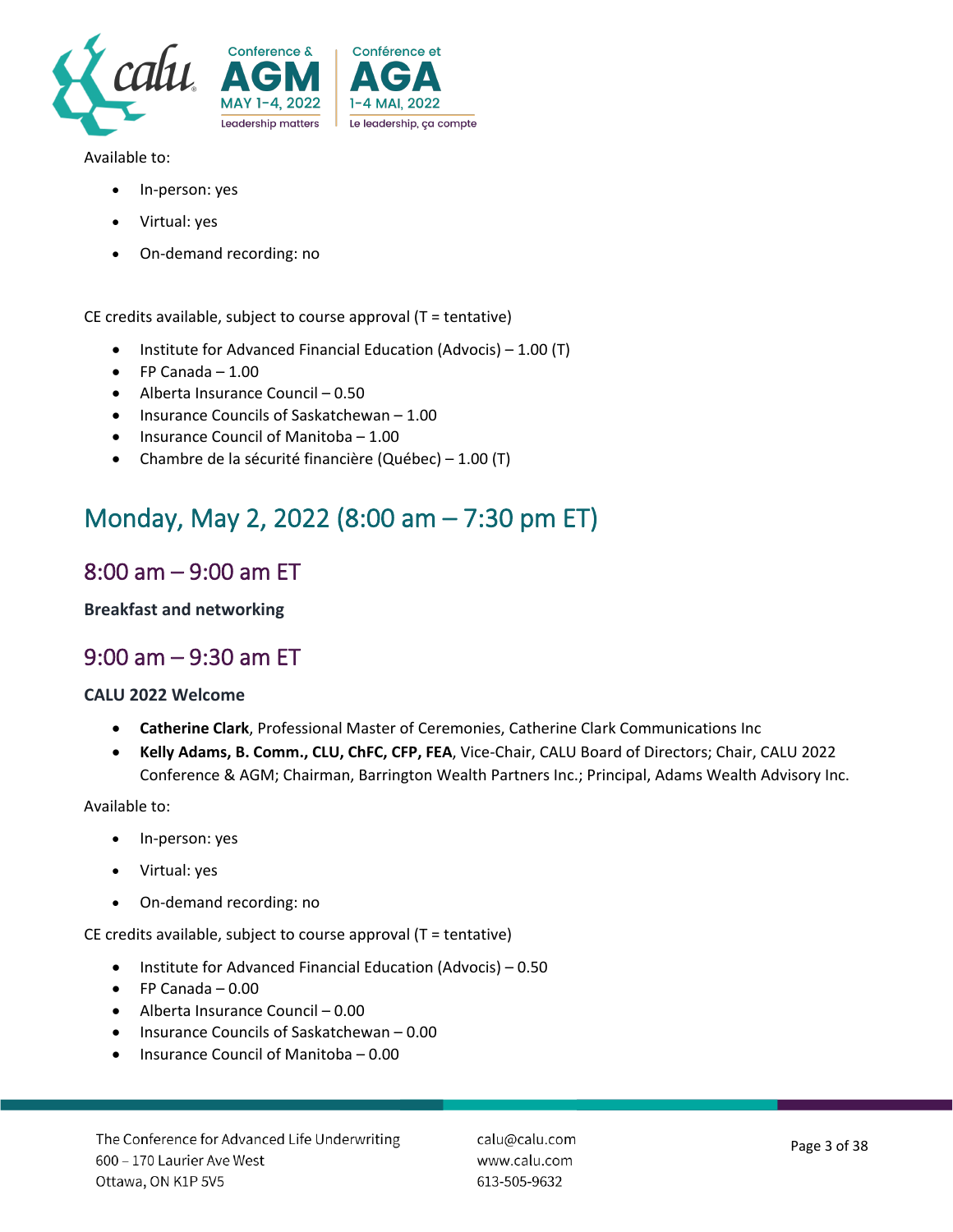

• Chambre de la sécurité financière (Québec) – 0.00

### 9:30 am – 10:30 am ET

#### **Get big things done: The power of connectional intelligence**

• **Erica Dhawan,** Award winning keynote speaker & author

We typically associate success and leadership with smarts, passion and luck. But in today's hypercompetitive world, even those gifts aren't enough. Strategist Erica Dhawan argues that the game changer is a thoroughly modern skill called connectional intelligence (CxQ). As radical a concept as emotional intelligence was in the 90s, connectional intelligence is turning people into superconnectors who accelerate innovation, break down silos and foster breakthrough top and bottom line impact.

This dynamic, engaging, high-energy, fast-paced keynote will help participants understand the practice of using connectional intelligence as the key to professional success and leadership in the 21st century. Attendees will learn new insights and tools to accelerate the connected power of teams, become more agile and innovative, and drive breakthrough ideas and outcomes.

Learning outcomes include:

- How anyone can excel not just through skills and smarts, but through connectional intelligence.
- Keys to leveraging your networks and connections, and creating contagious positive results.
- Successful tactics used to address connectional overload and in changing turbulent times.
- How leaders create deep connections of fierce loyalty and respect from their team and customers.
- How connectionally intelligent leaders outperform the competition and create remarkable results.

#### Available to:

- In-person: yes
- Virtual: yes
- On-demand recording: no

CE credits available, subject to course approval (T = tentative)

- Institute for Advanced Financial Education (Advocis) 1.00
- FP Canada 1.00
- Alberta Insurance Council 1.00
- Insurance Councils of Saskatchewan 1.00
- Insurance Council of Manitoba 1.00
- Chambre de la sécurité financière (Québec) 1.00 (T)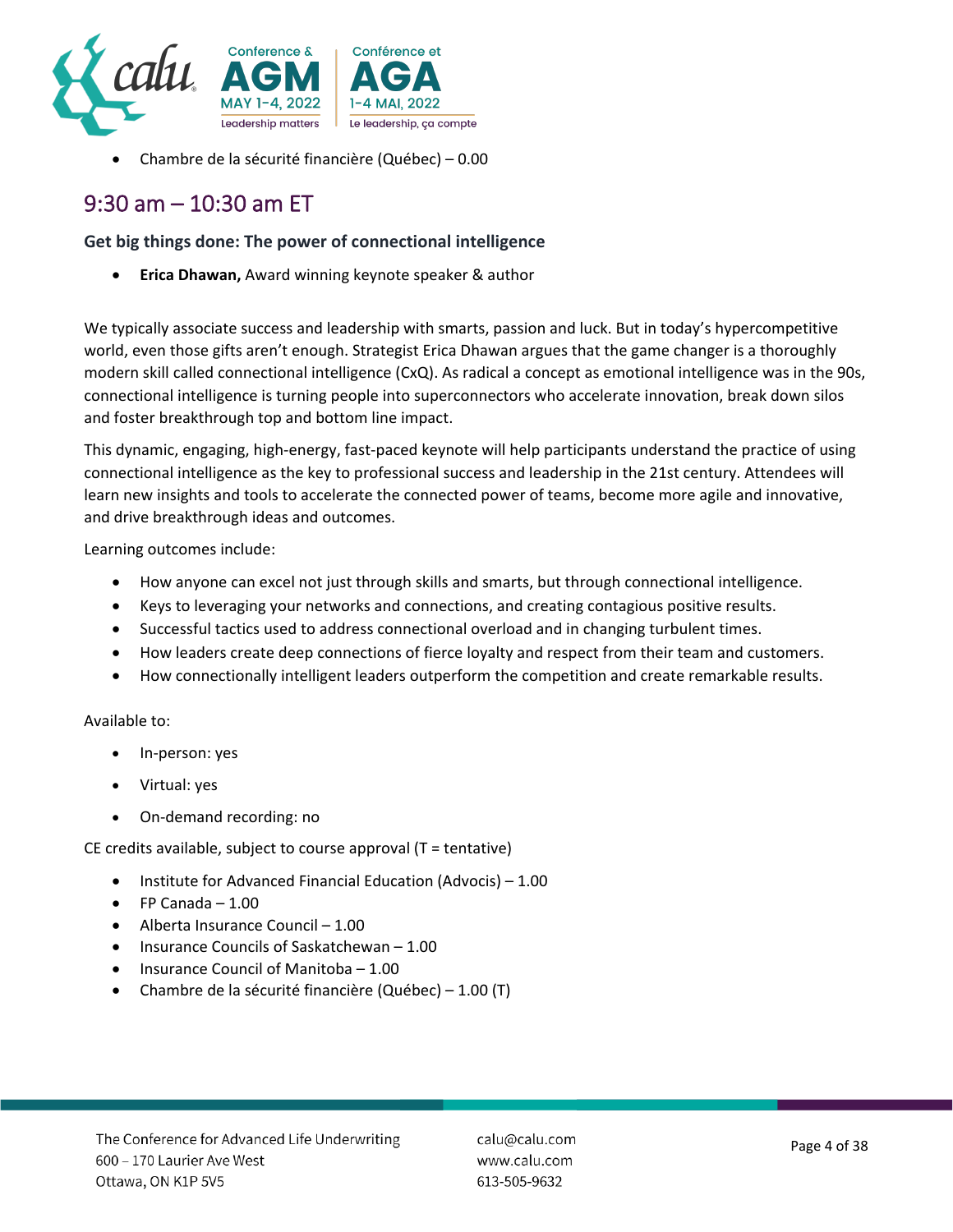

# 10:30 am – 11:00 am ET

**Networking and refreshment break**

# 11:00 am – 12:00 pm ET (Concurrent workshops I)

#### **Insurance masterclass: Client conversations**

- **Jeremy Reinbolt, CLU, CIM,** President & Chief Financial Advisor, Videre Financiers Inc.
- **Barry Pascal, MFA-P, TEP, FEA,** Partner, Bell Pascal Insurance Services
- **Laura Klaehn, CLU, CFP, TEP, CDFA, CHS,** President, Vision Financial Partners Inc.
- **Dana Mitchell, CLU, CFP, CHS**, Certified Financial Planner, Basis Wealth
- **Moderator: Cindy David, CFP, CLU, FEA, TEP,** President & Estate Planning Advisor, Cindy David Financial Group LTD

A soft session on highlights from four producers on techniques they use to engage clients in the need for planning. These are either a series of questions, anecdotes, expressions or ideas that each of the advisors have used repeatedly in their practice that has proved to be successful in moving cases along. This session will have a cross section of diverse advisors who will share a snippet of what they have found to consistently resonate with their target clients and prospects over the years.

#### Practical; Intermediate

This workshop is organized by the Life Insurance Issue Group.

#### Available to:

- In-person: yes
- Virtual: no
- On-demand recording: yes

CE credits available, subject to course approval (T = tentative)

- Institute for Advanced Financial Education (Advocis) 1.00
- FP Canada  $-1.00$  (T)
- Alberta Insurance Council 1.00
- Insurance Councils of Saskatchewan 1.00
- Insurance Council of Manitoba 1.00
- Chambre de la sécurité financière (Québec) 1.00

#### **Ethics and social media: To post or not to post**

- **Rod Burylo,** Director, Board Advisor, Consultant
- **Moderator: Michael Noc, CLU, CFP, CH.F.C., CIM,** Financial Planner, MTM Wealth Planning Ltd. / iA Private Wealth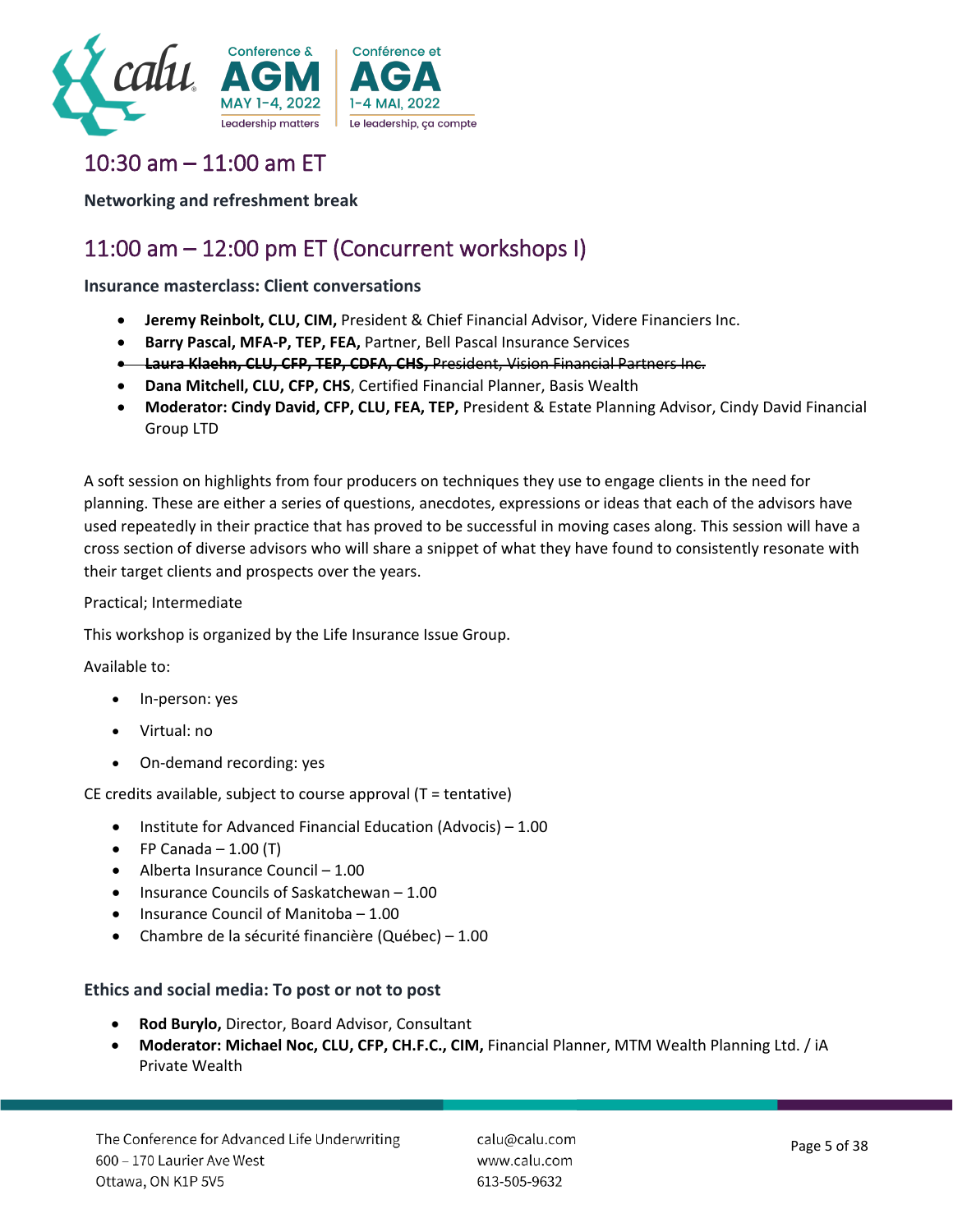

Rod Burylo will discuss timely topics related to ethics and professional responsibility with respect to technology and the financial services industry. Rod's session will feature a focus on how to assess the appropriateness of social media behavior of advisors and financial services organizations.

#### Practical; Advanced

This workshop is organized by the Wealth Creation & Management Issue Group.

#### Available to:

- In-person: yes
- Virtual: no
- On-demand recording: yes

CE credits available, subject to course approval (T = tentative)

- Institute for Advanced Financial Education (Advocis) 1.00
- FP Canada 1.00
- Alberta Insurance Council 1.00
- Insurance Councils of Saskatchewan 1.00
- Insurance Council of Manitoba 1.00
- Chambre de la sécurité financière (Québec) 1.00

#### **High-Net-Worth living benefit opportunities exist?!**

- **Russell Shaw,** Senior Director Individual Life and Health New Business Operations, RBC Insurance
- **Jason Boudreau, CLU, CFP,** Principal, VELA Wealth Management Inc.
- **Moderator: Tracy To, B.Sc, CLU, CEA,** Director of Sales, Sun Life

Do misconceptions around the challenging nature of Living Benefits insurance deter advisors from talking to clients about it? This session aims to dispel myths and help advisors identify missed opportunities in their book of business. Join this discussion to hear about situations where advisors have led the way in protecting the wealth of high net worth individuals with living benefit solutions and gain insights that can be incorporated into your client's holistic financial plans.

#### Case study; Intermediate

This workshop is organized by the Living Benefits Issue Group

#### Available to:

- In-person: yes
- Virtual: no
- On-demand recording: yes

CE credits available, subject to course approval (T = tentative)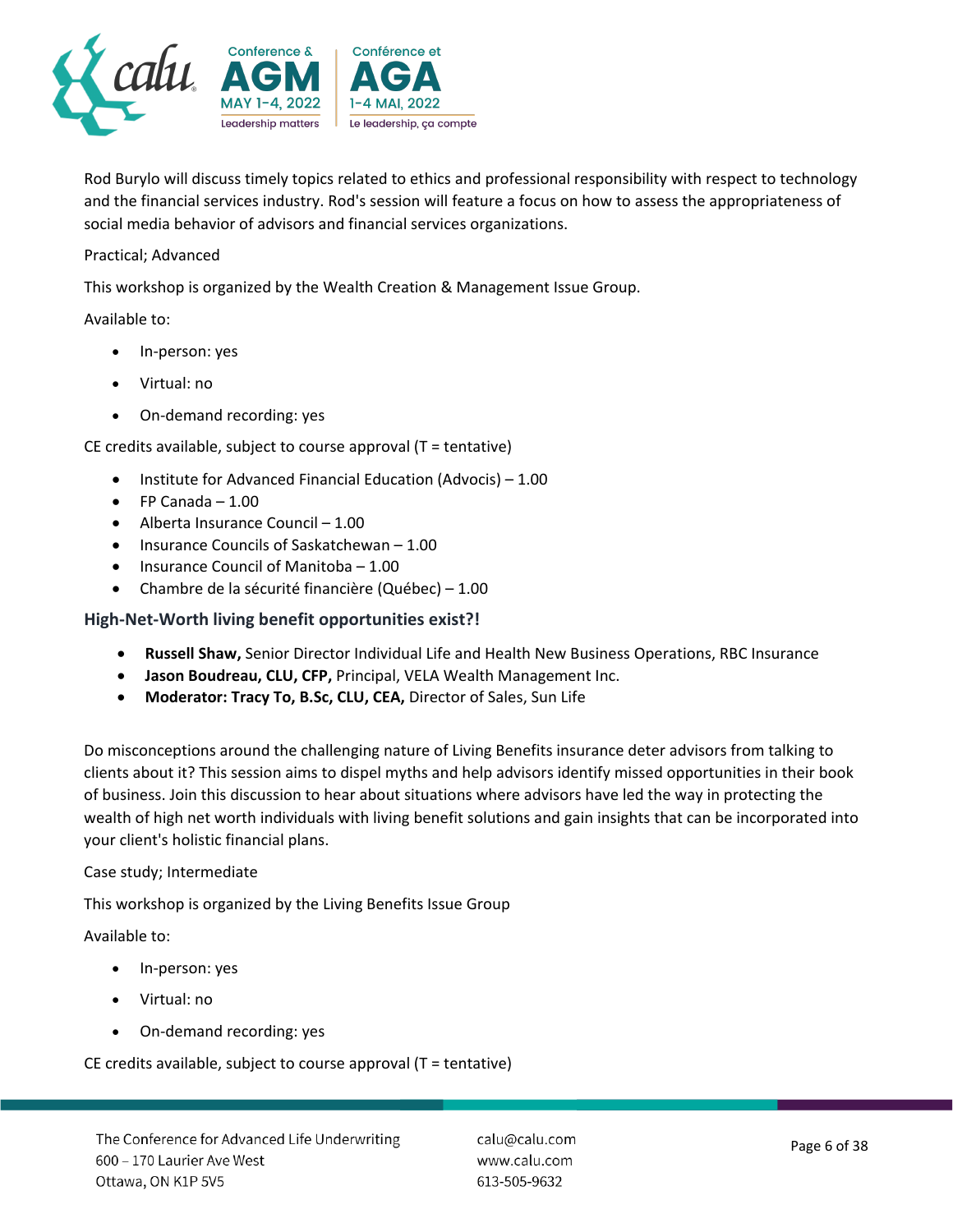

- Institute for Advanced Financial Education (Advocis) 1.00
- FP Canada 1.00
- Alberta Insurance Council 1.00
- Insurance Councils of Saskatchewan 1.00
- Insurance Council of Manitoba 1.00
- Chambre de la sécurité financière (Québec) 1.00

### 12:00 pm – 12:45 pm ET

#### **Lunch**

### 12:45 pm – 1:30 pm ET

#### **Annual Meeting of Members**

Available to:

- In-person: yes
- Virtual: yes
- On-demand recording: no

### 1:30 pm – 1:45 pm ET

#### **Networking break**

### 1:45 pm – 2:45 pm ET

#### **Post-pandemic economic and financial outlook**

- **Stephen Poloz,** Special Advisor, Osler; Former Governor of the Bank of Canada
- **Moderator: Robert Houle, BA, MPA, CFP, CLU, CH. F.C, RPA,** Vice President, Capcorp Financial

Economic and financial forecasting has rarely been as challenging as it seems today. Even as COVID-19 continues to upend our lives, there are other tectonic forces acting on the global economy that will disrupt the economy long after the pandemic is behind us. Population aging, rapid technological progress, and the transition to net zero carbon emissions will have profound implications for our future, some of them unforecastable. Combined with exploding indebtedness and rising income inequality, these forces have the potential to create historic outbreaks of economic and financial volatility, as they have done in the past. Drawing from his new book, The Next Age of Uncertainty, Stephen Poloz will explain how these same forces have interacted to produce major historical events, such as the Victorian Depression of 1873-96, the Great Depression of the 1930s, the Great Inflation of the 1970s, and the Global Financial Crisis of 2008. Understanding how these dynamic forces will factor into the post-pandemic outlook will help individuals, investors, and companies adapt to a riskier future.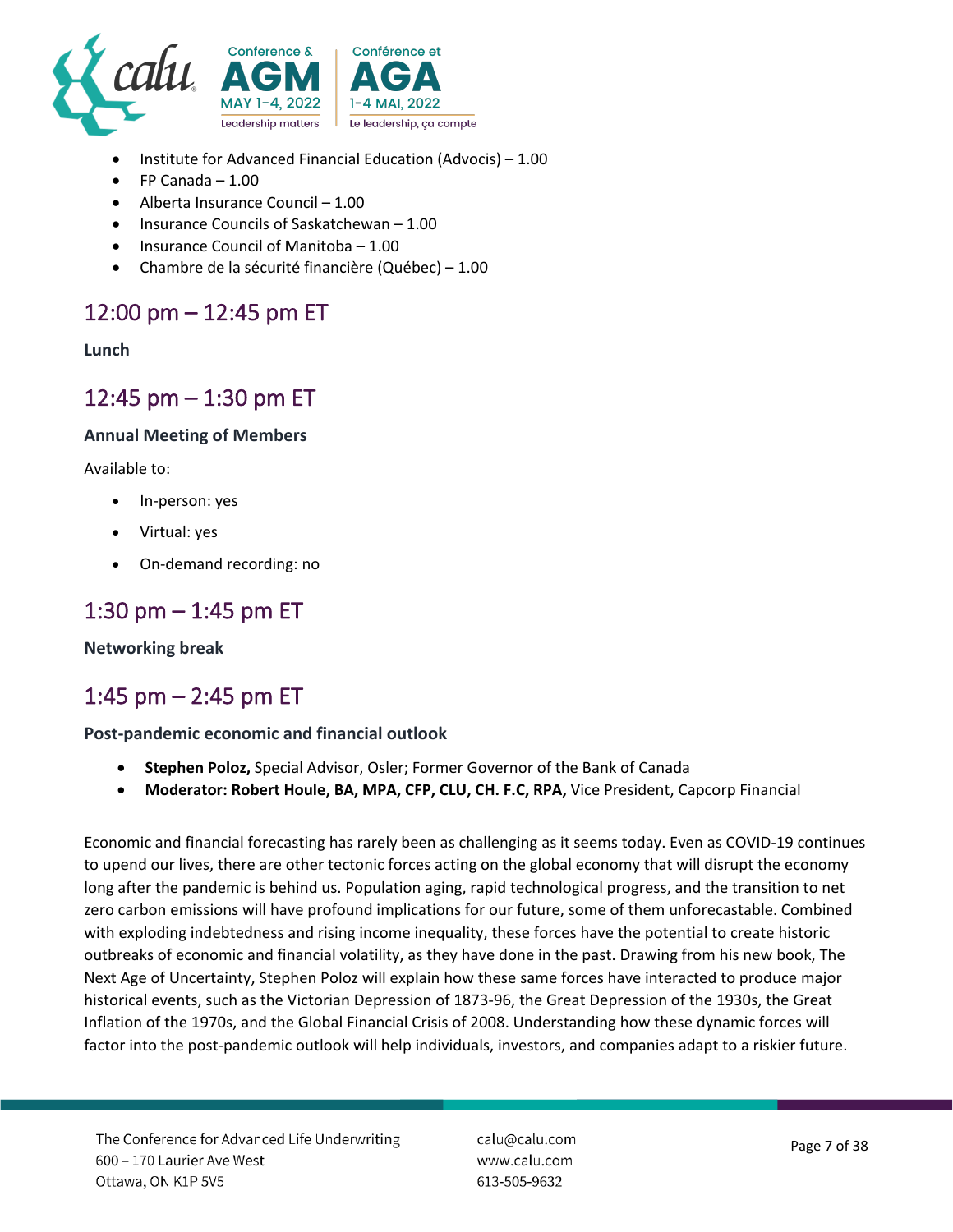

Available to:

- In-person: yes
- Virtual: yes
- On-demand recording: no

CE credits available, subject to course approval (T = tentative)

- Institute for Advanced Financial Education (Advocis) 1.00
- $\bullet$  FP Canada 1.00
- Alberta Insurance Council 1.00
- Insurance Councils of Saskatchewan 1.00
- Insurance Council of Manitoba 1.00
- Chambre de la sécurité financière (Québec) 1.00 (T)

### 2:45 pm – 3:00 pm ET

#### **Networking and refreshment break**

### 3:00 pm – 4:00 pm ET

**Risk, loss, legacy**

- **Brent Peacock, BA, CHS,** Partner, Peacock Sheridan Group
- **Brian McGuire, BA, CFP,** Partner, Peacock Sheridan Group
- **Moderator: Roger Sinclair, CFP,** Partner, SBW Wealth Management

Advisors talk to their clients about risk all the time. It might be related to their estate or business succession plans, and sometimes it's about the impact they make across generations, and how to protect that legacy. Yet how often do they look in the mirror about their own affairs? In March 2019, their firm was put to the test when Brent received a phone call from a mutual friend, while on holidays, that would change their lives forever.

Their close friend, business partner and long-time CALU member, Grant Sheridan, was in a coma that he might never recover from. Unable to communicate with Grant for the better part of 4 months, you can imagine the enormous strain this put on their business, his clients, his friends, and most importantly his family. All of their planning was put to the test in an instant, with no dress rehearsals. This fear of loss became a devastating reality when Grant passed away on July 28, 2019 at the age of 47.

Join moderator and former CALU chair, Roger Sinclair, alongside Brent Peacock and Brian McGuire as they share their impactful and emotional story. They will share not only what they learned through this process, but what they and the team did to ensure the business survived this crippling loss, and how they are thriving today.

Available to:

In-person: yes

calu@calu.com www.calu.com 613-505-9632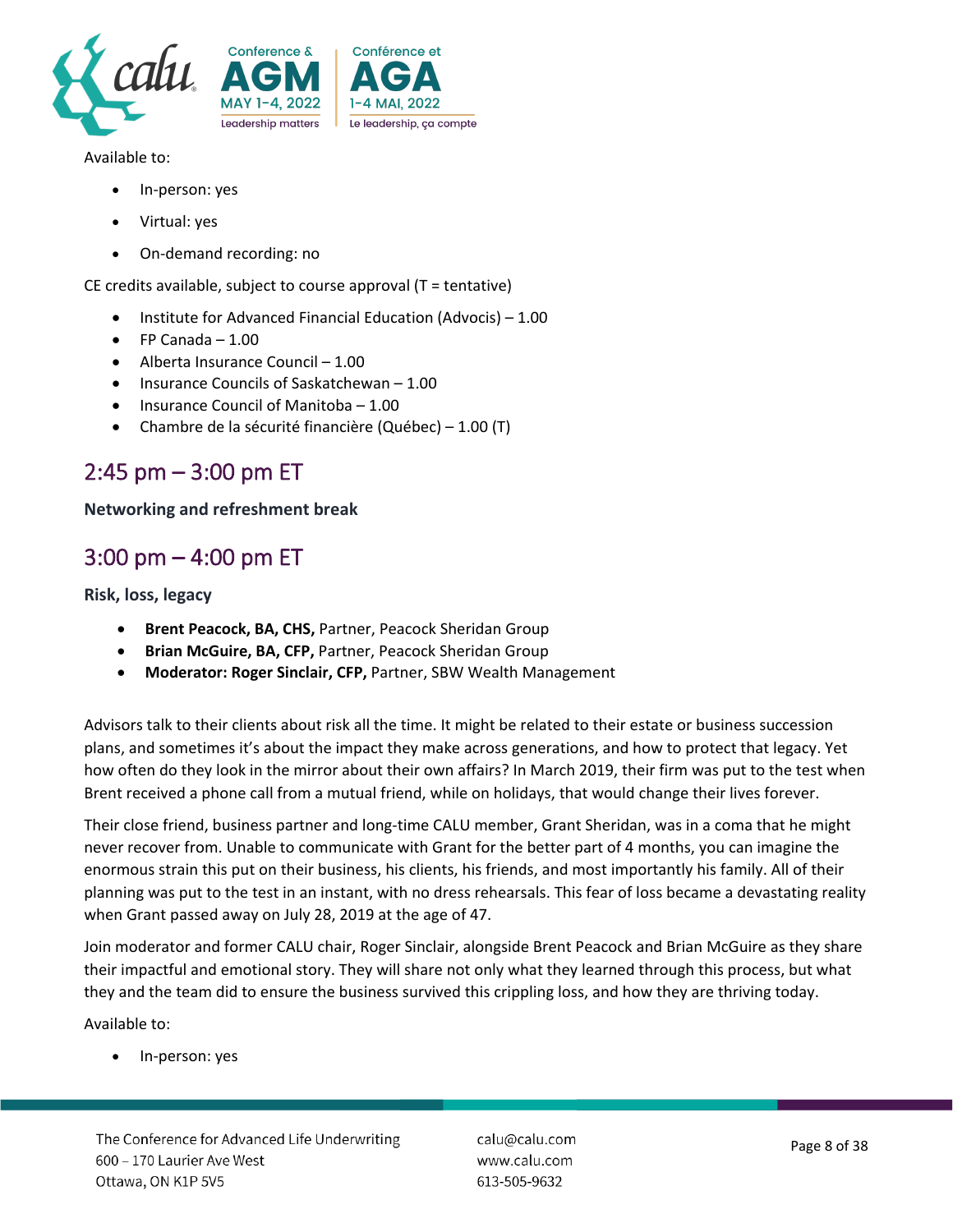

- Virtual: yes
- On-demand recording: no

CE credits available, subject to course approval (T = tentative)

- Institute for Advanced Financial Education (Advocis) 1.00
- FP Canada 1.00
- Alberta Insurance Council 1.00
- Insurance Councils of Saskatchewan 1.00
- Insurance Council of Manitoba 1.00
- Chambre de la sécurité financière (Québec) 1.00

### 4:00 pm – 4:30 pm ET

#### **An address by the Hon. Candice Bergen**

- **The Hon. Candice Bergen, P.C., M.P.**, (Portage-Lisgar, Manitoba), Leader of the Official Opposition, Interim leader of the Conservative Party of Canada
- **Moderator: Kate Pal, B.Comm, CLU, CFP, FEA, CHS,** Pal Insurance Services Limited

This session will feature an address by the Leader of the Official Opposition, the Hon. Candice Bergen, who will discuss the priorities of the Conservative Party of Canada including its vision of economic growth for Canada, affordability and building a strong economy for the future in areas such as the small business sector and Canada's retirement and healthcare systems.

CE credits available, subject to course approval (T = tentative)

- Institute for Advanced Financial Education (Advocis) 0.50 (T)
- $\bullet$  FP Canada 0.50 (T)
- Alberta Insurance Council 0.50 (T)
- Insurance Councils of Saskatchewan 0.50
- Insurance Council of Manitoba 0.00
- Chambre de la sécurité financière (Québec) 0.00

### 5:30 pm – 7:30 pm ET

#### **Parliamentary and networking reception**

Available to:

- In-person: yes
- Virtual: no
- On-demand recording: no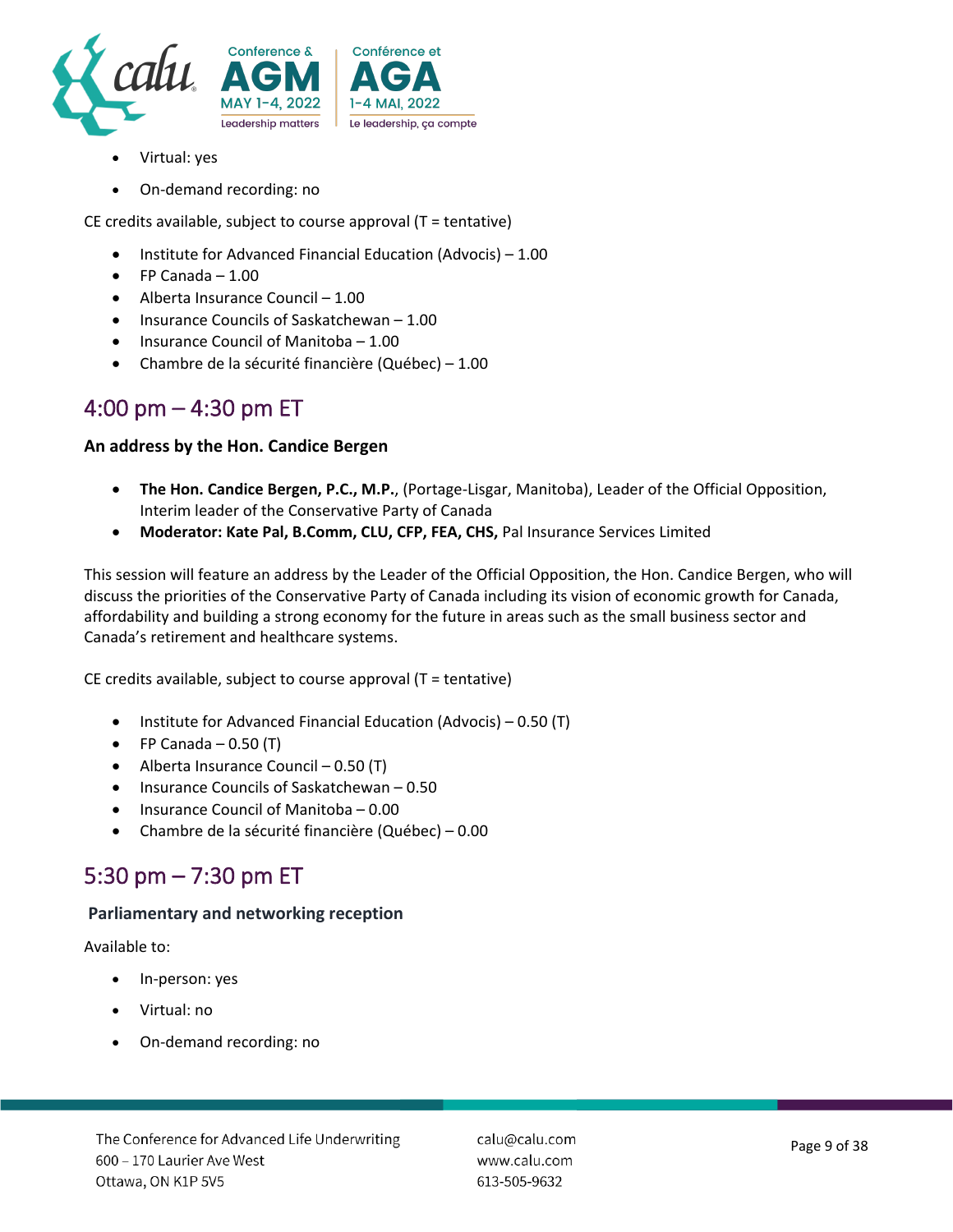

# Tuesday, May 3, 2022 (8:00 am – 4:15 pm ET)

# 7:30 am – 9:00 am ET

#### **Pancakes and Politics**

Breakfast is included

- **Daniel Blaikie, M.P.,** Member of Parliament for Elmwood—Transcona (Manitoba), NDP Critic for Finance, Member of the Standing Committee on Finance
- **The Hon. Ed Fast, P.C., M.P.,** Member of Parliament for Abbotsford (British Columbia), CPC Shadow Minister for Finance, Member of the Standing Committee on Finance
- **Julie Dzerowicz, M.P.,** Member of Parliament for Davenport (Ontario), Liberal Member of the Standing Committee on Finance
- **Moderator: Robert McCullagh, CFP, CLU, CH.F.C, RHU**, Secretary-Treasurer, CALU Board of Directors; Financial Advisor, Benefit Planners Inc.

Join us for breakfast for a tripartite panel discussion with Julie Dzerowicz, LPC, Hon. Ed Fast, CPC, who are both members of the Standing Committee on Finance and Daniel Blaikie, NDP to capture their different points of view on the financial sector and their party's economic priorities.

Available to:

- In-person: yes
- Virtual: no
- On-demand recording: yes

CE credits available, subject to course approval (T = tentative)

- Institute for Advanced Financial Education (Advocis) 1.00 (T)
- $\bullet$  FP Canada 1.00
- Alberta Insurance Council 1.00
- Insurance Councils of Saskatchewan 1.00
- Insurance Council of Manitoba 1.00
- Chambre de la sécurité financière (Québec) 0.00

# 9:00 am – 9:15 am ET

#### **Advocis update**

• **Rob Eby, CFP, RRC**, Chair, Advocis, The Financial Advisors Association of Canada; Executive Financial Consultant, Rob Eby & Associates Private Wealth Management

Available to:

• In-person: yes

The Conference for Advanced Life Underwriting 600 - 170 Laurier Ave West Ottawa, ON K1P 5V5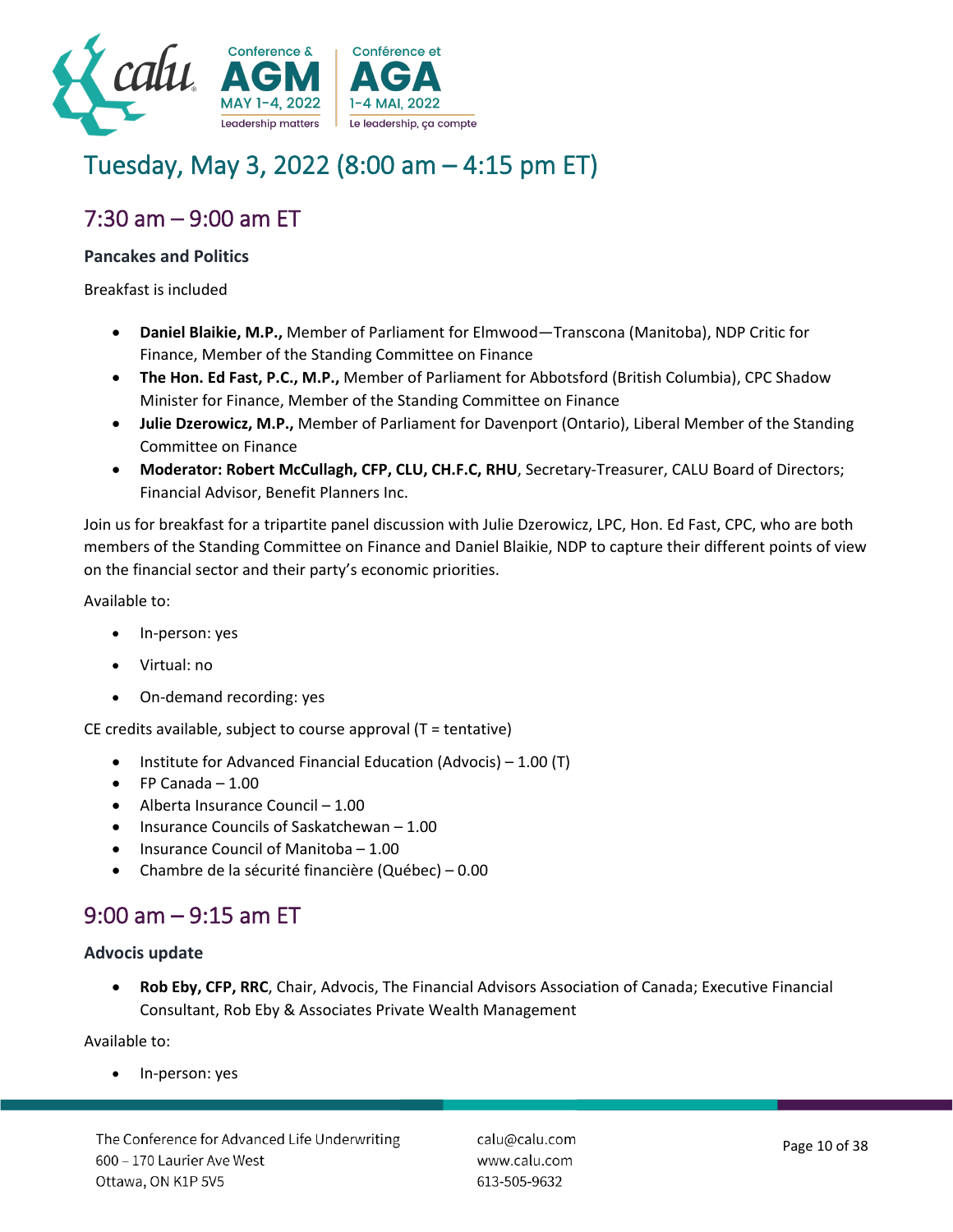

- Virtual: yes
- On-demand recording: no

CE credits available, subject to course approval (T = tentative)

- Institute for Advanced Financial Education (Advocis) 0.25
- FP Canada 0.00
- Alberta Insurance Council 0.00
- Insurance Councils of Saskatchewan 0.00
- Insurance Council of Manitoba 0.00
- Chambre de la sécurité financière (Québec) 0.00

### 9:15 am – 10:15 am ET (Concurrent workshops II)

#### **Stop Frankensteining it**

- **Cindy Radu,** Family Wealth Transition Advisor, Cindy Radu Advisory Ltd.
- **Moderator: Steve Meldrum CLU, CFP,** Corporate Insurance Specialist, Swell Private Wealth

Family enterprises require more than technical expertise. They seek true collaboration across multiple disciplines which can be achieved only when there is a proper discovery process. There is no space for a Frankenstein approach anymore when helping family enterprises. This session will shift your mindset and reveal the background to the trend of family offices and best practices of working with and for them.

#### Practical; Intermediate

This workshop is organized by the Life Insurance Issue Group.

Available to:

- In-person: yes
- Virtual: no
- On-demand recording: yes

CE credits available, subject to course approval (T = tentative)

- Institute for Advanced Financial Education (Advocis) 1.00
- $\bullet$  FP Canada 1.00
- Alberta Insurance Council 1.00
- Insurance Councils of Saskatchewan 1.00
- Insurance Council of Manitoba 1.00
- Chambre de la sécurité financière (Québec) 1.00

#### **The future of work (CANCELLED)**

- **Heidi Hauver, CHRE, CPHR, CCP,** Vice President, People Experience, Shinydocs
- **Moderator: Ian Burns,** Partner, David Burns & Associates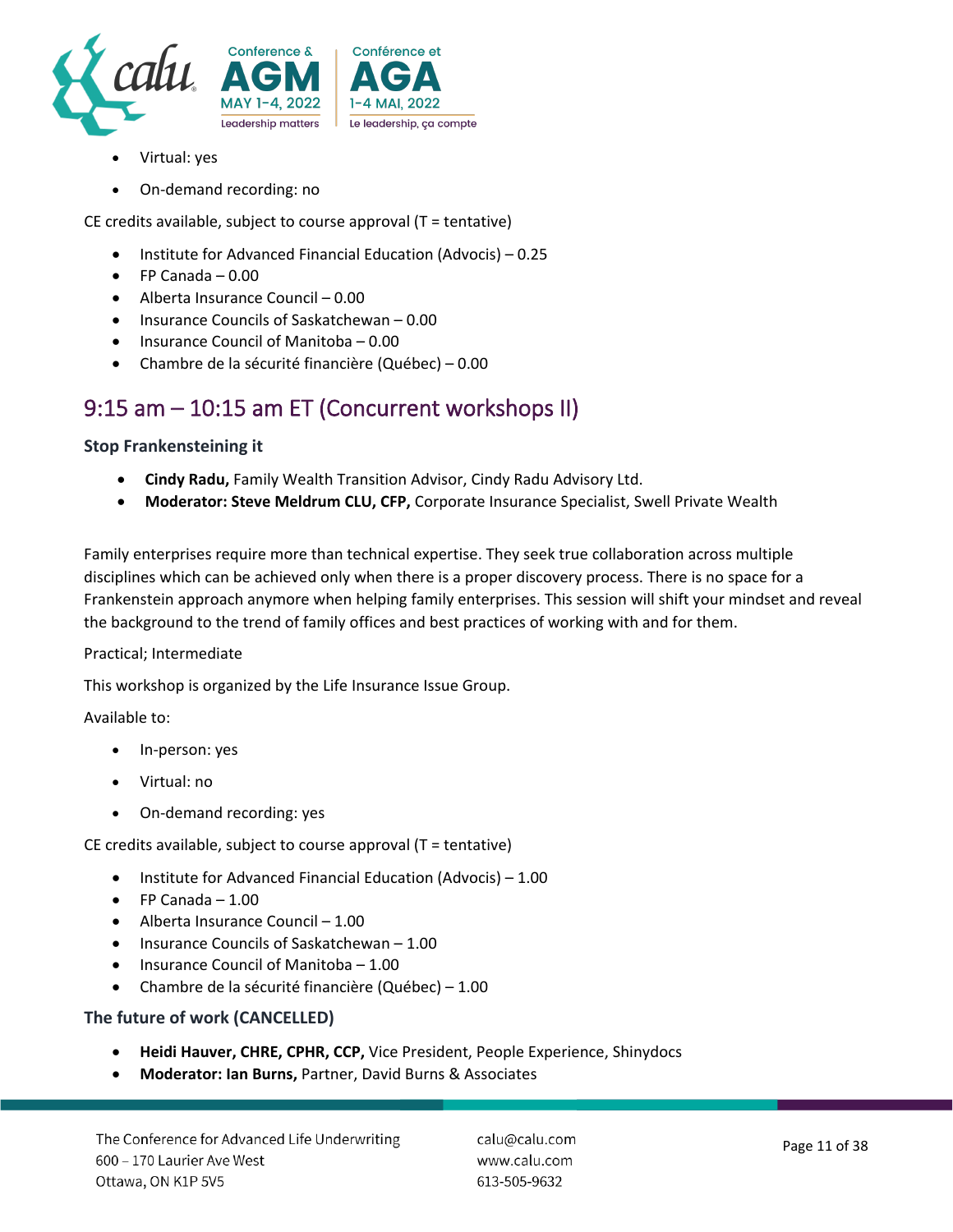

This workshop will feature a disability claims expert in conversation with an HR manager. It aims to assist employers, employees and advisors navigate changes in the employment landscape. Heidi Hauver, Vice President, People Experience, Shinydocs, alongside Moderator Ian Burns, Partner, David Burns & Associates will be bringing you first-hand tips on how to evolve, adapt and change with the times with practical knowledge that will be easily integrated in our group advisors practice.

Technical, Practical; Intermediate

This workshop is organized by the Employee Benefits Issue Group.

Available to:

- In-person: yes
- Virtual: no
- On-demand recording: yes

CE credits available, subject to course approval (T = tentative)

- Institute for Advanced Financial Education (Advocis) 1.00
- FP Canada 1.00
- Alberta Insurance Council 1.00
- Insurance Councils of Saskatchewan 1.00
- Insurance Council of Manitoba 1.00
- Chambre de la sécurité financière (Québec) 1.00

#### **Long Term Care Insurance is gone, what's next?**

- **Jennifer Jacobs, CLU, CFP, CHS, RHU, IFIC,** Insurance Consultant, LTCI Consulting Inc.
- **Chris Riddell, CLU, CHS,** Partner, Wise Riddell Financial Group

The Long Term Care market has disappeared in Canada but the need is higher than ever. This interview style presentation will address the alternatives solutions and shifts in recommendations to make sure this risk is considered and protected.

Practical; Intermediate

This workshop is organized by the Living Benefits Issue Group.

Available to:

- In-person: yes
- Virtual: no
- On-demand recording: yes

CE credits available, subject to course approval (T = tentative)

• Institute for Advanced Financial Education (Advocis) – 1.00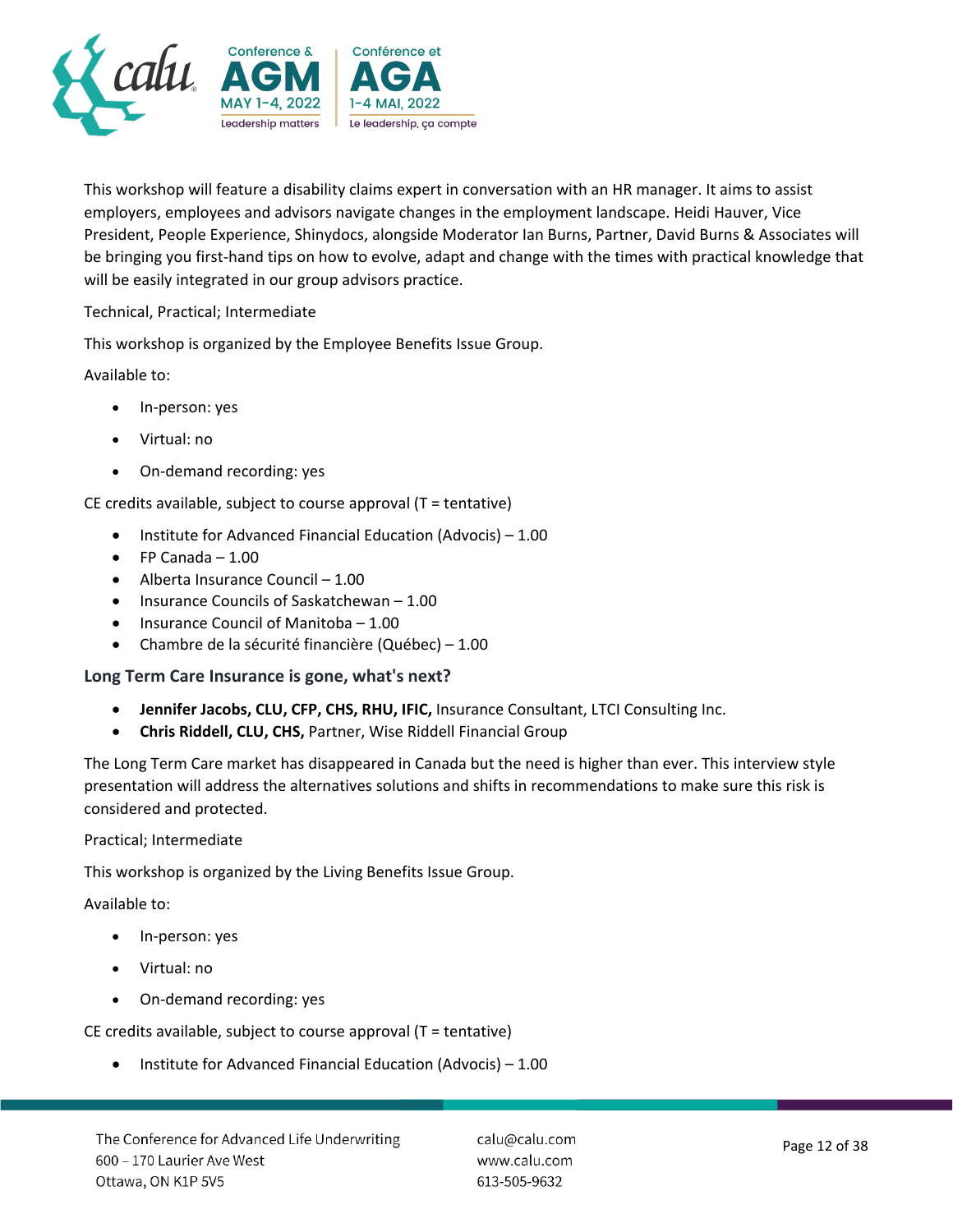

- FP Canada 1.00
- Alberta Insurance Council 1.00
- Insurance Councils of Saskatchewan 1.00
- Insurance Council of Manitoba 1.00
- Chambre de la sécurité financière (Québec) 1.00

# 10:15 am – 10:30 am ET

**Networking and refreshment break**

### 10:30 am – 11:30 am ET

#### **The greatest leaders do things differently**

• **Jean François Ménard,** Mental Performance Coach and Bestselling Author

The best leaders are lifelong learners. They embrace challenges and sharpen their skills purposefully. Over time, they find ways to evolve from being ordinary leaders to extraordinary leaders. We all know the best leaders are not born this way – they are made! These individuals are constantly followed by others and for good reason. They care about others, generate enthusiasm and support those who need it. The best leaders are masters of doing the small things right. Learn why great leaders act outside-the-box, have impact on others and find solutions in problematic situations.

Key takeaways:

- Strategies for dealing with energy vampires in your environment.
- How to challenge the status quo and step out of the box.
- Techniques to make your message stick.

#### Available to:

- In-person: yes
- Virtual: yes
- On-demand recording: no

CE credits available, subject to course approval (T = tentative)

- Institute for Advanced Financial Education (Advocis) 0.50
- FP Canada  $-1.00$  (T)
- Alberta Insurance Council 1.00
- Insurance Councils of Saskatchewan 1.00
- Insurance Council of Manitoba 1.00
- Chambre de la sécurité financière (Québec) 1.00 (T)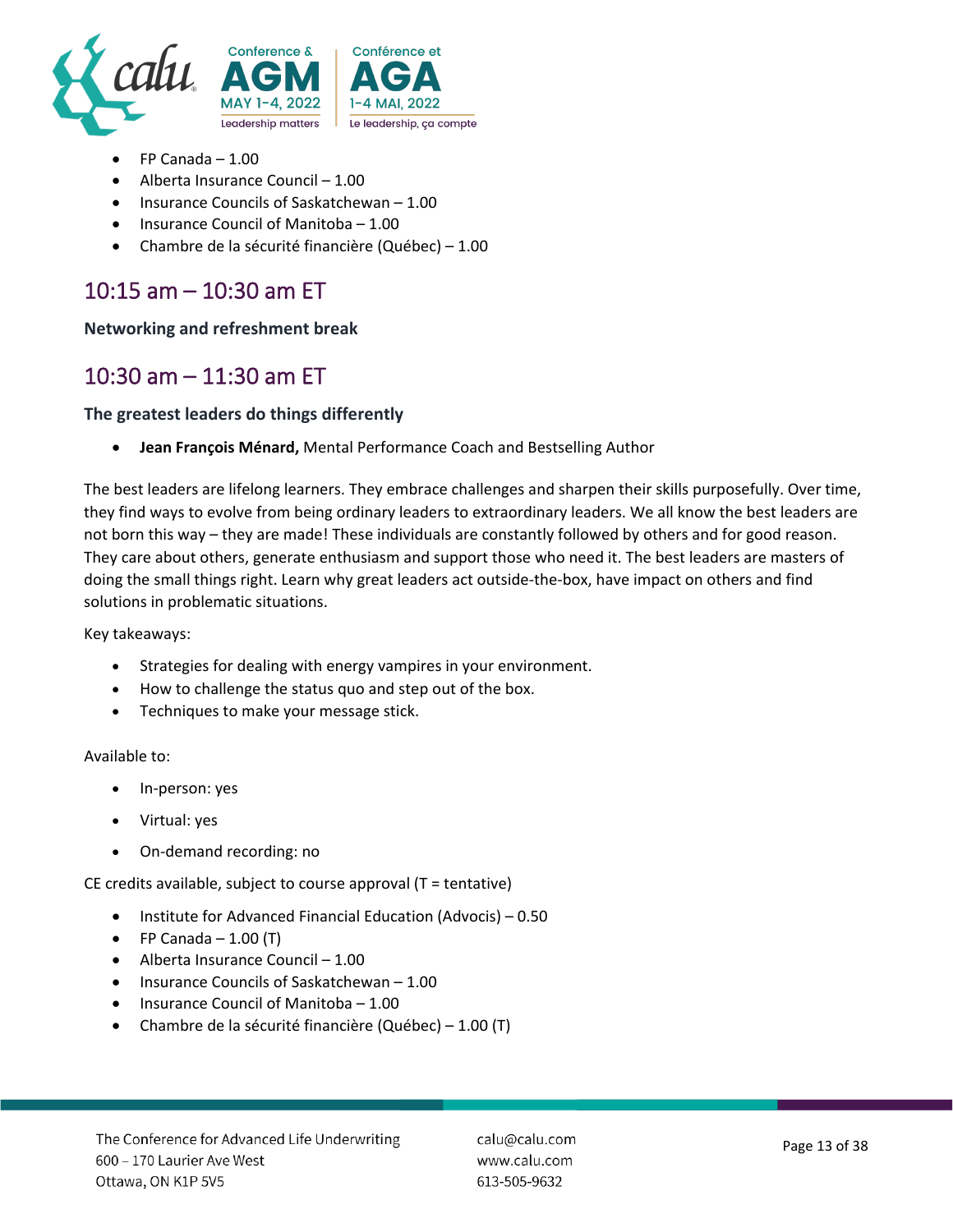

# 12:00 pm – 12:45 pm ET

**Lunch**

# 12:45 pm – 1:45 pm ET

#### **Tax landscape: CRA-Finance roundtable**

- **Mélanie Beaulieu,** Director, Financial Industries and Trusts, Canada Revenue Industry
- **Andrew Donelle,** Senior Director, Tax Legislation, Finance Canada
- **Lauchlin MacEachern**, Director, Domestic Corporations and Resource Income, Tax Legislation, Finance Canada
- **Trevor McGowan,** Director General, Tax legislation, Department of Finance
- **Bob Naufal, CPA,** Manager, Financial Institutions Section, Income Tax Rulings Directorate, Canada Revenue Agency
- **Angela Ross, TEP, LL.B.,** Principal, Tax Services, PricewaterhouseCoopers LLP
- **Kevin Wark, LL.B, CLU, TEP,** Tax Advisor, CALU

Join us as senior representatives from the Canada Revenue Agency and Department of Finance respond to general and specific questions posed by CALU members relating to their views of tax policy and legislation, technical interpretations and audit-related issues that will be of interest to CALU members and their clients.

#### **Tax portrait: Making sense of the roundtable**

- **Angela Ross, TEP, LL.B.,** Principal, Tax Services, PricewaterhouseCoopers LLP
- **Kevin Wark,** Tax Advisor, CALU

After laying out the landscape in the roundtable, join our speakers again to dive deeper into the session and answer a handful of questions with more detail, including examples, as well as any questions that may have been overlooked.

Available to:

- In-person: yes
- Virtual: yes
- On-demand recording: no

CE credits available, subject to course approval (T = tentative)

- Institute for Advanced Financial Education (Advocis) 1.50 (T)
- $\bullet$  FP Canada 1.50
- Alberta Insurance Council 1.50
- Insurance Councils of Saskatchewan 1.50
- Insurance Council of Manitoba 1.50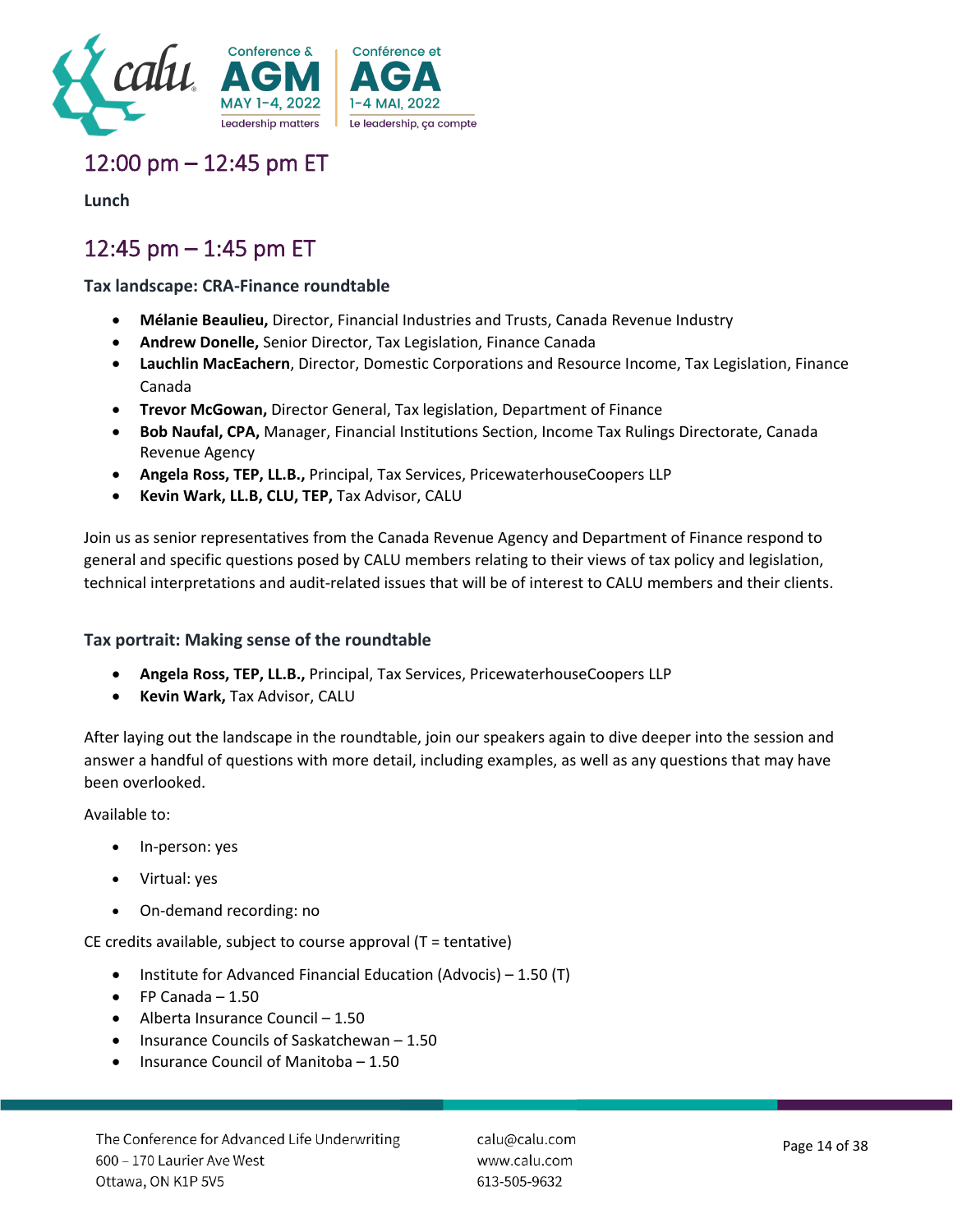

• Chambre de la sécurité financière (Québec) – 1.00

### 2:15 pm – 2:45 pm ET

#### **Networking break**

### 2:45 pm – 3:45 pm ET

#### **Insights from disruptors**

- **Tarsem Basraon,** Co-founder, Planworth
- **Carlos Benfeito,** Chief Technology Officer, Breathe Life
- **Charlie Conron**, President, Life Design Analysis
- **Moderator: Jake Sheehan, CLU, FEA**, Advisor, Life Design Systems

#### Available to:

- In-person: yes
- Virtual: yes
- On-demand recording: no

CE credits available, subject to course approval (T = tentative)

- Institute for Advanced Financial Education (Advocis) 1.00 (T)
- FP Canada  $-1.00$  (T)
- Alberta Insurance Council 1.00 (T)
- Insurance Councils of Saskatchewan 0.00
- Insurance Council of Manitoba 1.00
- Chambre de la sécurité financière (Québec) 1.00 (T)

### 4:30 pm – 5:30 pm ET

#### **Founding & Charter Members reception**

**By invitation only**. This special reception for Founding & Charter Members of CALU will take place in Daly's on the third floor of The Westin Hotel.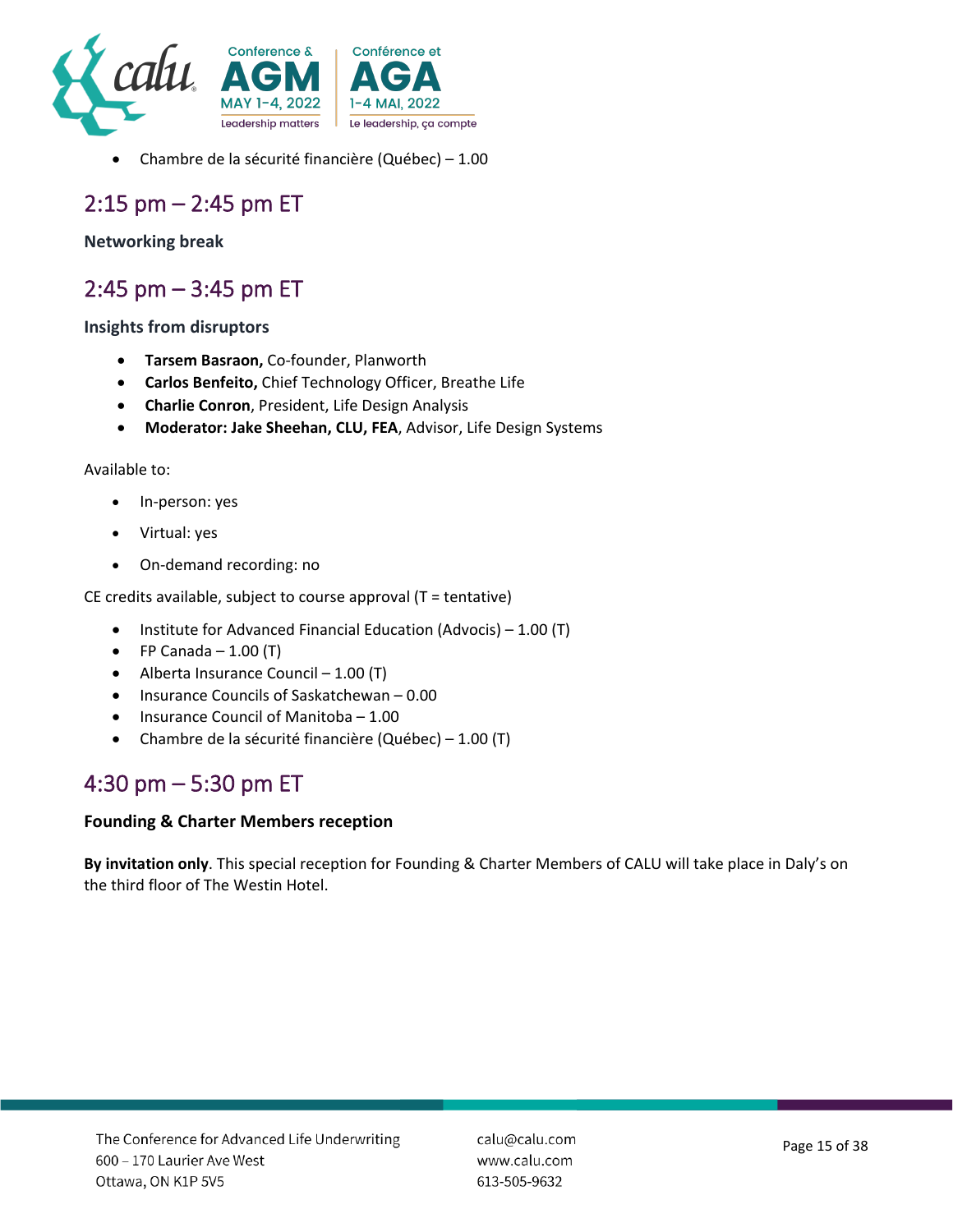

# Wednesday, May 4, 2022 (8:00 am – (TBD) ET)

### 8:00 am – 9:00 am ET

**Breakfast and networking**

# 9:00 am – 10:00 am ET (Concurrent workshops III)

**Best practices for leveraging with life insurance**

- **Chris Ireland, CPA, CA, TEP,** Senior Vice-President, Planning Services, PPI Advisory
- **Moderator: James W. Kraft, CLU, CFP, CH.F.C., TEP, CPA,CA, M. Tax,** Advisor, BMO Financial Group

The session will review best practices when leveraging with life insurance. Information provided will include case studies, how to best meet a client's needs, the best approaches to appropriately present the strategies to clients, the dos and don'ts for terminology, and key practice protection points for insurance advisors.

#### Technical, Case Study; Advanced

This workshop is organized by the Life Insurance Issue Group.

Available to:

- In-person: yes
- Virtual: no
- On-demand recording: yes

CE credits available, subject to course approval (T = tentative)

- Institute for Advanced Financial Education (Advocis) 1.00
- $\bullet$  FP Canada 1.00
- Alberta Insurance Council 1.00
- Insurance Councils of Saskatchewan 1.00
- Insurance Council of Manitoba 1.00
- Chambre de la sécurité financière (Québec) 1.00

#### **Disability & mental health learnings through COVID and beyond**

- **Mark Foerster, MBA, CFP,** Consultant, Empire Life
- **Adam Kelly,** Executive Vice President & Chief Commercial Officer, CloudMD Software & Services Inc.
- **Moderator: Mike McClenahan, GBA,** Vice President, Partner Solutions, Benefits by Design Inc.

This session will provide a deeper understanding of the factors (COVID, mental health, etc.) driving disability trends. Further, the presenters will outline tools that are available to you and your customers to help mitigate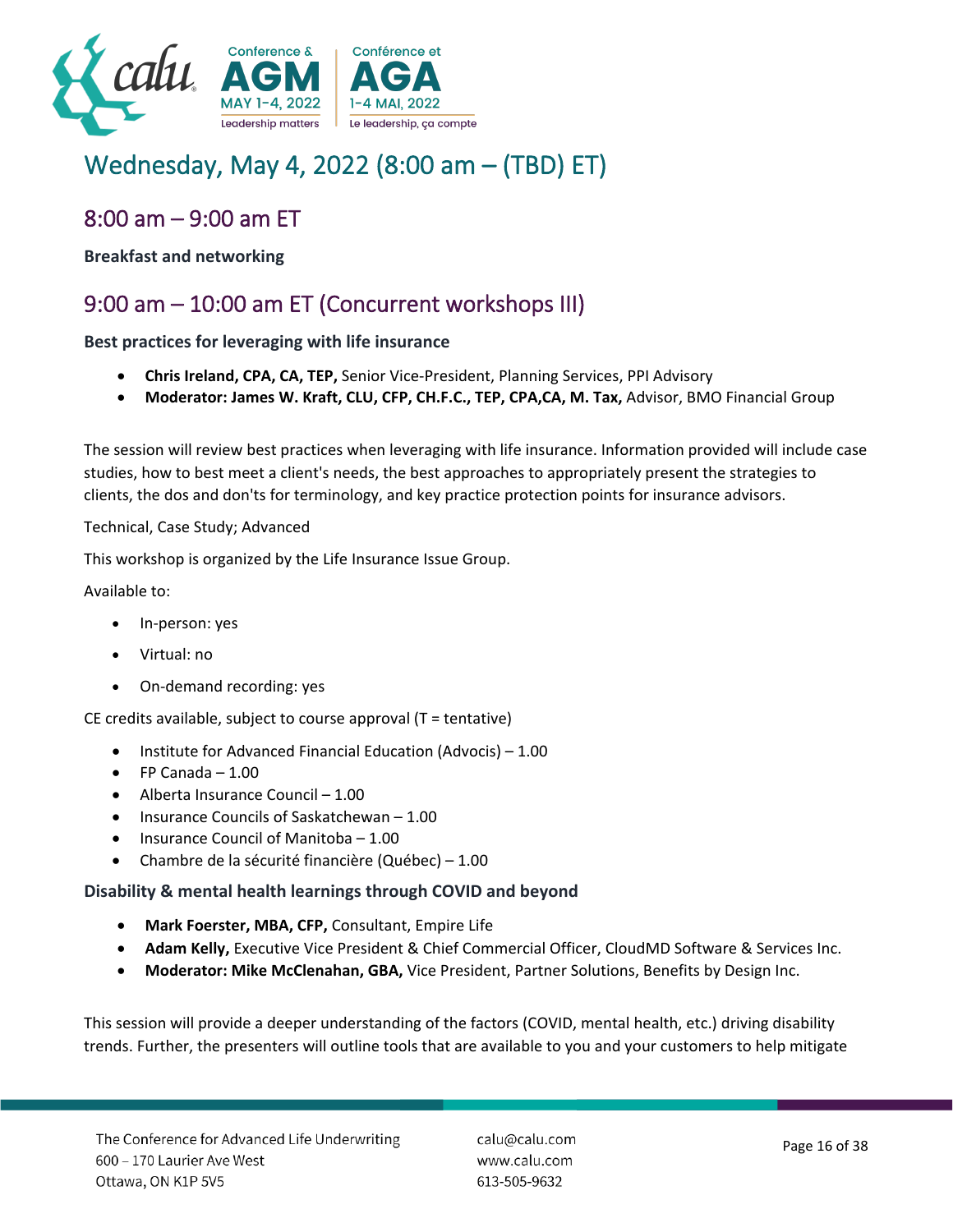

these risks and assist employers with developing resiliency for their employees. Finally, we will have some discussion on challenges and opportunities for our industry to seek better outcomes for plan members.

Technical, Practical; Intermediate

This workshop is organized by the Employee Benefits Issue Group.

Available to:

- In-person: yes
- Virtual: no
- On-demand recording: yes

CE credits available, subject to course approval (T = tentative)

- Institute for Advanced Financial Education (Advocis) 1.00
- $\bullet$  FP Canada 1.00
- Alberta Insurance Council 1.00
- Insurance Councils of Saskatchewan 1.00
- Insurance Council of Manitoba 1.00
- Chambre de la sécurité financière (Québec) 1.00

#### **Tips and traps for Canadians with U.S. 401(k)s and IRAs**

- **Kim G.C. Moody, FCPA, FCA, TEP,** CEO, Moodys Tax/Moodys Private Client
- **Moderator: Laura Money, CLU, CFP, CHS,** Senior Financial Planner, Coutts Financial Services Inc. (Sun Life)

Help your clients bring their savings home! In this session, the aim is to help you understand how to repatriate your clients' US deferred income plans, such as IRAs & 401(k)s. Kim Moody will walk you through the considerations prior to initiating a transfer and the steps that need to be taken to do so as tax efficiently as possible.

#### Technical, Case Study; Advanced

This workshop is organized by the Wealth Creation & Management Issue Group.

Available to:

- In-person: yes
- Virtual: no
- On-demand recording: yes

CE credits available, subject to course approval (T = tentative)

- Institute for Advanced Financial Education (Advocis) 1.00
- $\bullet$  FP Canada 1.00
- Alberta Insurance Council 1.00
- Insurance Councils of Saskatchewan 1.00
- Insurance Council of Manitoba 1.00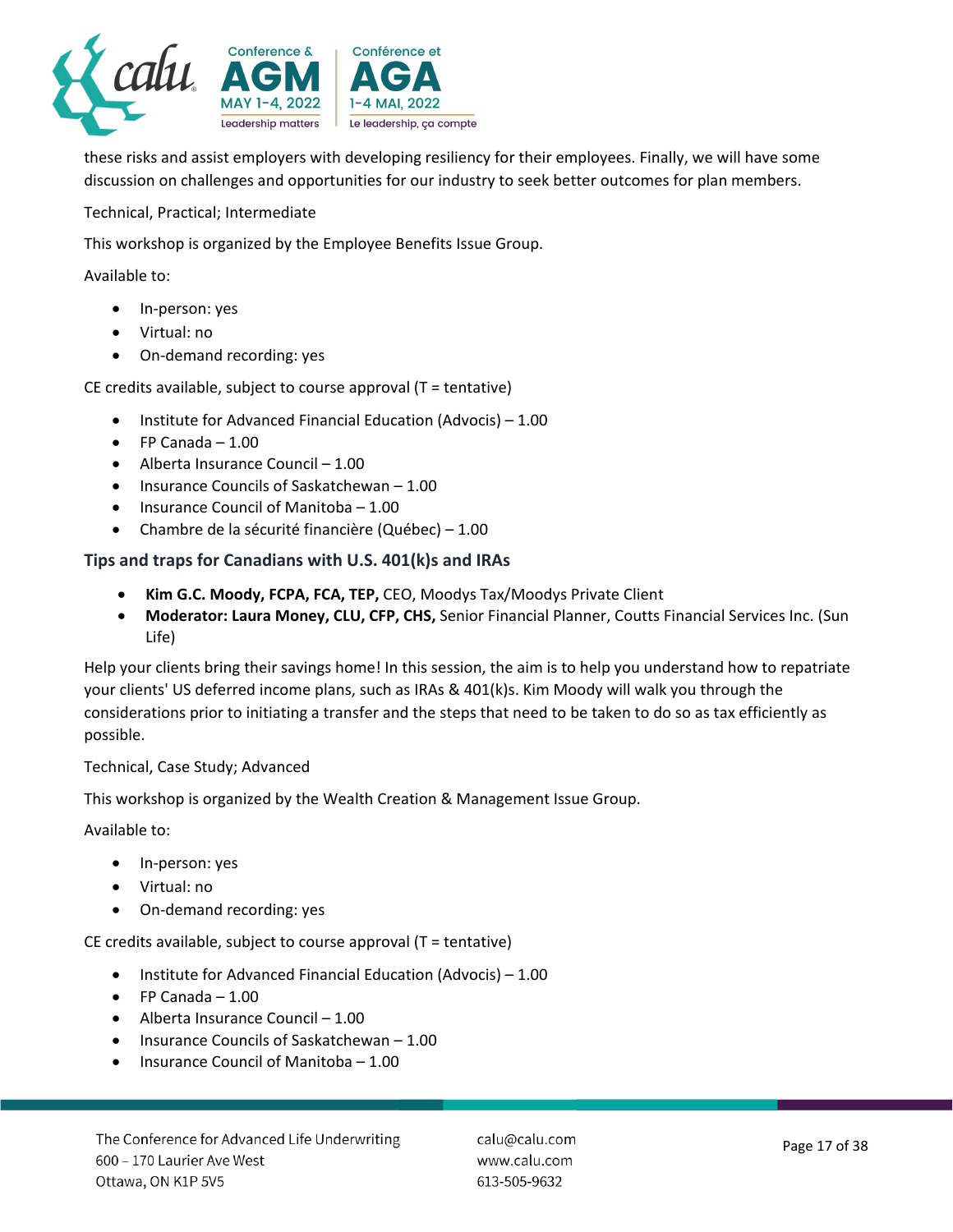

• Chambre de la sécurité financière (Québec) – 1.00

### 10:00 am – 10:30 am ET

#### **Networking break**

### 10:30am – 11:30 am ET

#### **The world according to accountants**

- **James MacGowan, FCPA, FCA, TEP**, Tax expert; Retired from Deloitte
- **Kelly Adams, B. Comm., CLU, ChFC, CFP, FEA**, Vice-Chair, CALU Board of Directors; Chair, CALU 2022 Conference & AGM; Chairman, Barrington Wealth Partners Inc.; Principal, Adams Wealth Advisory Inc.

This presentation will look at how accountants perceive insurance advisors, how to deal with accountants and be a better advisor as a result. The presentation will also deal with certain tax planning strategies using insurance.

Available to:

- In-person: yes
- Virtual: yes
- On-demand recording: no

CE credits available, subject to course approval (T = tentative)

- Institute for Advanced Financial Education (Advocis) 1.00
- $\bullet$  FP Canada 1.00
- Alberta Insurance Council 1.00
- Insurance Councils of Saskatchewan 1.00
- Insurance Council of Manitoba 1.00
- Chambre de la sécurité financière (Québec) 1.00 (T)

### 11:30 am – 12:30 pm ET

#### **Meet the Producers**

- **Kate Pal, B.Comm, CLU, CFP, FEA, CHS,** Pal Insurance Services Limited
- **Jeremy Reinbolt, CLU, CIM,** President & Chief Financial Advisor, Videre Financiers Inc.
- **Mark Therriault, CFP, CIM, CSC,** Partner, Nicola Wealth Management
- **Moderator: Murray Neilson, CFP, CLU, CH.F.C., FEA,** Business Development, Nicola Wealth Management

#### Available to:

- In-person: yes
- Virtual: yes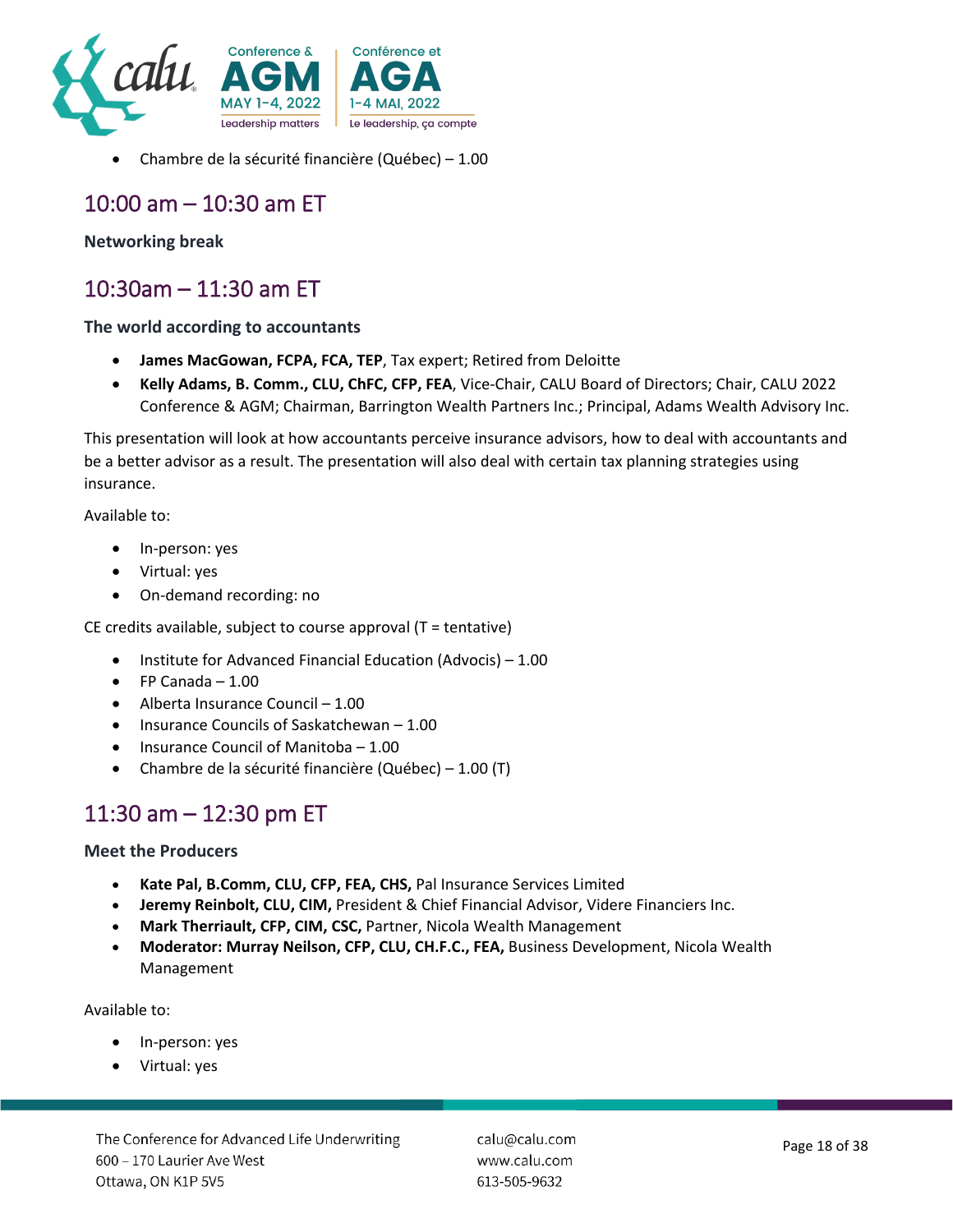

• On-demand recording: no

CE credits available, subject to course approval  $(T = \text{tentative})$ 

- Institute for Advanced Financial Education (Advocis) 1.00 (T)
- FP Canada  $-1.00$  (T)
- Alberta Insurance Council  $-1.00$  (T)
- Insurance Councils of Saskatchewan 1.00
- Insurance Council of Manitoba 1.00
- Chambre de la sécurité financière (Québec) 1.00 (T)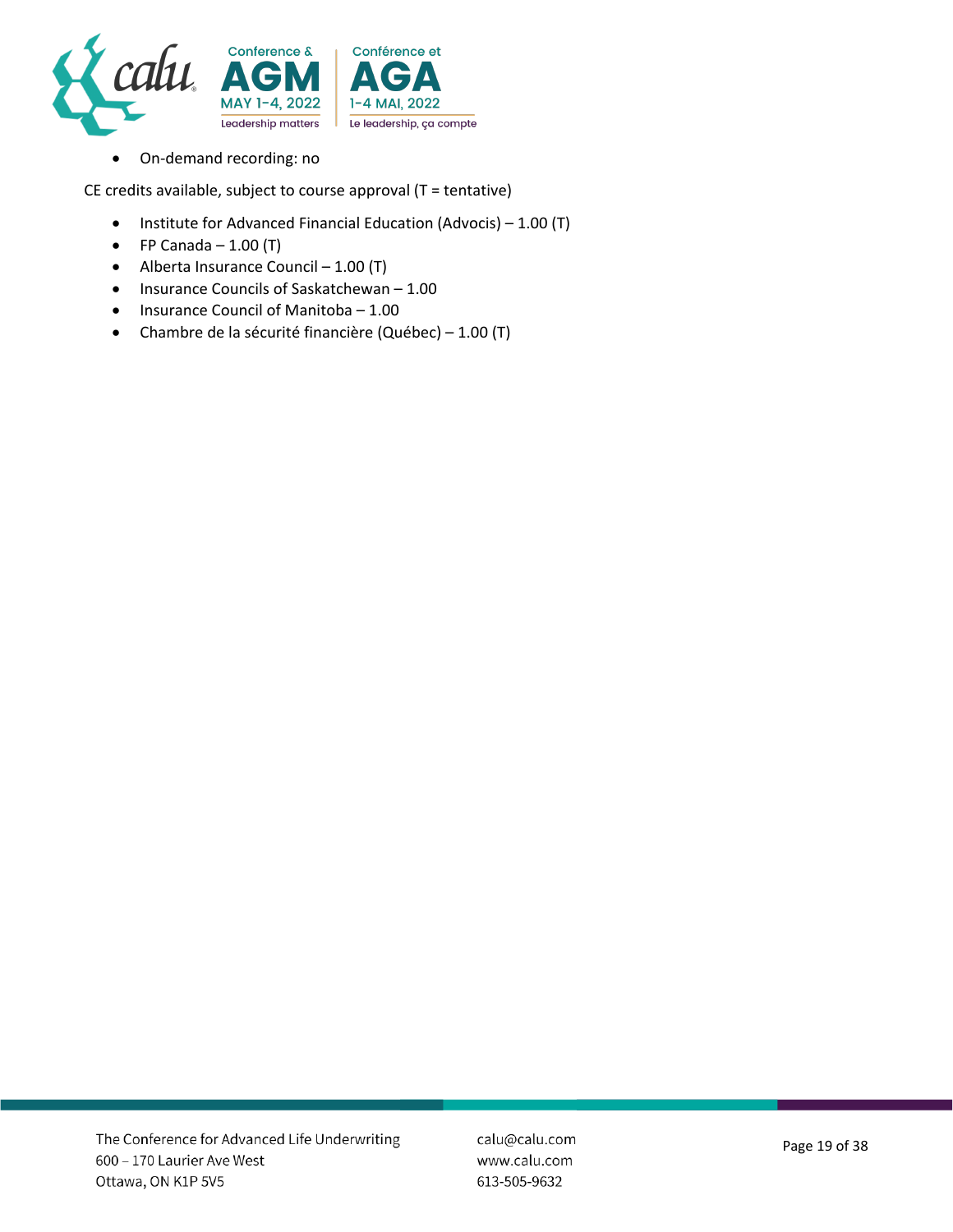

# Speakers

# Catherine Clark

#### **Professional Master of Ceremonies, Catherine Clark Communications Inc**

Catherine Clark is the President of Catherine Clark Communications and Special Advisor to Syntax Strategic, providing communications counsel to individuals and corporations.

Catherine is also a nationally respected broadcaster, emcee, and co-founder of The Honest Talk, a popular podcast featuring frank discussions with notable women, sponsored by RBC.

Deeply committed to community service, Catherine writes the Giving Back column for Ottawa at Home Magazine and serves on the boards of The Ottawa Hospital and The Writers' Trust of Canada, whose board she chairs.

# The Hon. Candice Bergen, P.C., M.P. (Portage-Lisgar, Manitoba)

#### **Leader of the Official Opposition, Interim leader of the Conservative Party of Canada**

The Hon. Candice Bergen was first elected to the House of Commons in 2008 and was re-elected in the 2011, 2015, 2019 and 2021 elections, representing the riding Portage-Lisgar in Manitoba and is currently serving as the Conservative Deputy Leader.

Between 2013 and 2015, Candice served as Canada's Minister of State for Social Development having previously served as Parliamentary Secretary to the Minister of Public Safety. In her role as Minister of State for Social Development, she worked with all provinces and territories to ensure Canada's affordable housing programs were fair to taxpayers and sustainable for those families needing support. She also reformed the government's Homelessness Partnering Strategy towards an evidence-based housing first approach that is producing measurable results in reducing homelessness. As the lead Minister responsible for the Office of Disability Issues, Candice ensured families and Canadians living with disabilities were supported through world-leading programs such as the Registered Disability Savings Plan, Opportunities Fund and Enabling Accessibility Fund.

On November 20th, 2015, Candice was appointed to the Opposition Shadow Cabinet as Critic for the Natural Resources Portfolio. On September 15, 2016 Candice was appointed as Conservative House Leader by Interim Conservative Leader, Rona Ambrose. In August 2017, she was reappointed as the Conservative House Leader by the Party's new leader, Andrew Scheer. Most recently in August 2020, Candice was appointed by Conservative Leader, the Hon. Erin O'Toole, as Deputy Leader. She was reappointed to the role in November 2021.

As Deputy Leader, Candice has been given the task of connecting the Conservative Party with companies expanding their focus on ESG (Environment & Social Governance) to lessen their impact on the environment and attract new, green investment. Conservatives understand that companies, especially in the energy sector, are turning to green governance to make Canada's already clean, ethical energy, even better.

Candice brings extensive experience in both the business and political communities. Prior to becoming a Member of Parliament, she worked in the financial planning industry, and was the Manitoba Campaign Manager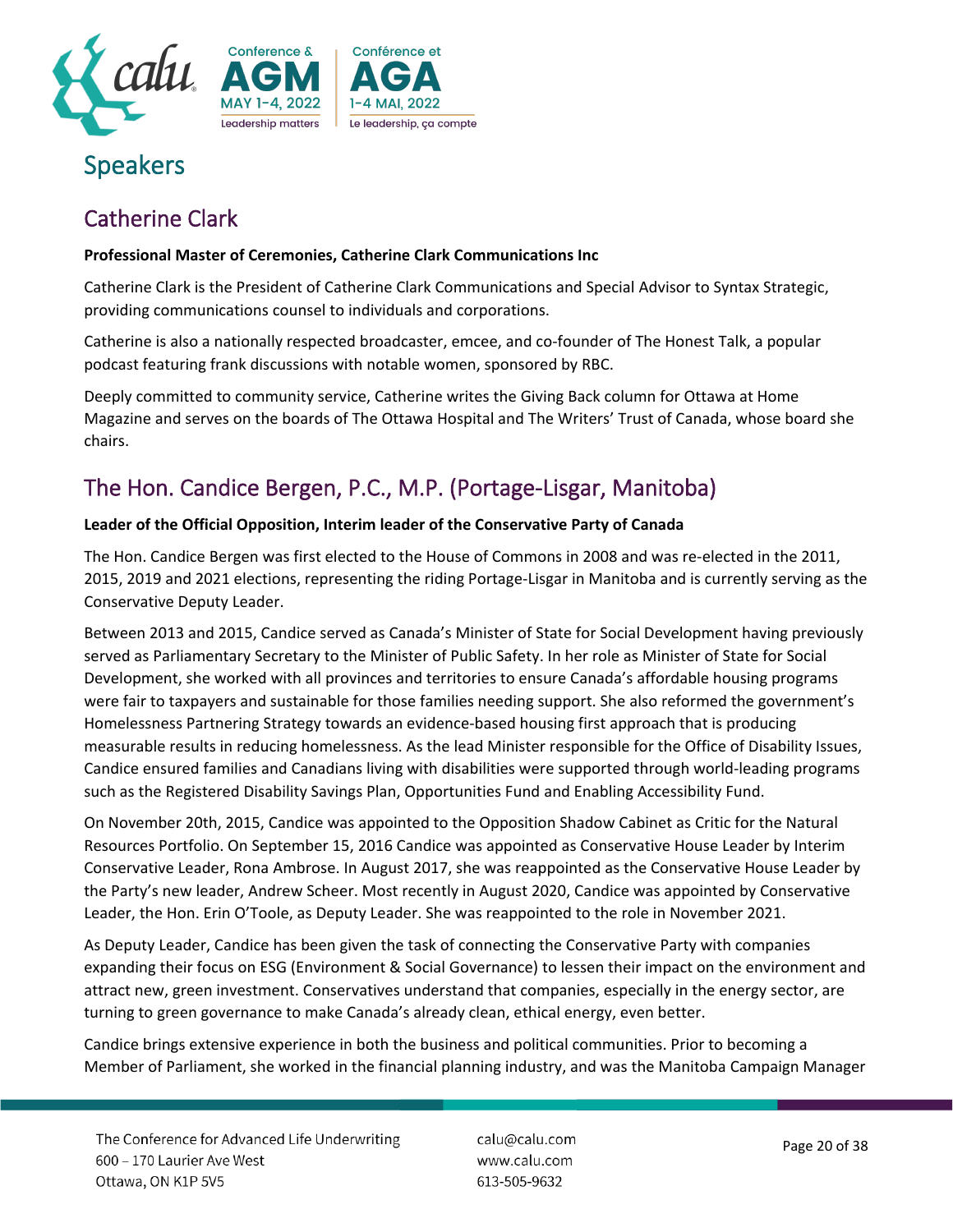

for Stephen Harper's leadership bid for the Conservative Party of Canada. She has also acted as an advisor to several Members of Parliament and served as Chief Organizer for the Conservative Party of Canada in Manitoba.

Candice is also committed to her community and has done extensive volunteer work within Manitoba. She has dedicated her time to various youth groups and has worked with at-risk youth as well adults in correctional facilities. She has also volunteered with the palliative care program at her local hospital, Boundary Trails Health Centre.

Born in Morden, Manitoba, Candice now resides in Oak Bluff, Manitoba with her husband, Michael.

# Daniel Blaikie, M.P. (Elmwood-Transcona, Manitoba)

#### **NDP Critic for Finance, Member of the Standing Committee on Finance**

Daniel was born and raised in Transcona; a blue-collar neighbourhood of Winnipeg built around the CN shops. He continues to live in Transcona with his wife Janelle and two sons, Robert and Noah.

An electrician by trade, Daniel earned his certification as a construction electrician after completing a Bachelor of Arts degree at the University of Winnipeg and a Master of Arts Degree in philosophy at Concordia University.

Daniel entered politics to fight for an economy that is fair for working people and sustainable for the planet. He brings to the House of Commons his experience working as a Minister's Assistant in the NDP government of Gary Doer, as well as his history as a proud member of the IBEW and active member of the labour movement.

First elected as the MP for Elmwood-Transcona in 2015, Daniel has since served in a number of positions including NDP Caucus Chair. He currently occupies several roles within the NDP, including: International Trade Critic, Critic for Employment, Workforce Development & Disability Inclusion and Democratic Reform Critic.

### Erica Dhawan

#### **Award winning keynote speaker & author**

Erica Dhawan is an internationally recognized leading authority, speaker and advisor on 21st century teamwork, collaboration and innovation. Named by Thinkers50 as the "Oprah of Management Thinkers", she is the author of two books Get Big Things Done: The Power of Connectional Intelligence and Digital Body Language: How to Build Trust and Connection, No Matter the Distance.

It's 2021, the world of business is increasingly digital and work practices have changed at a blistering rate. Erica shares innovative strategies to unlock the collective power of teams, build a culture of trust across any distance and create authentic engagement to ensure competitiveness. Rated #1 on the Top Women Keynote Speakers of 2020 and featured as one of the management thinkers most likely to shape the future of business, Erica frequently appears in Harvard Business Review, Fast Company, and Wall Street Journal.

Erica speaks on global stages ranging from the World Economic Forum at Davos to TEDx and for companies such as Coca-Cola, FedEx, Goldman Sachs, Walmart, SAP, and Cisco. She has degrees from Harvard University, MIT Sloan, and The Wharton School.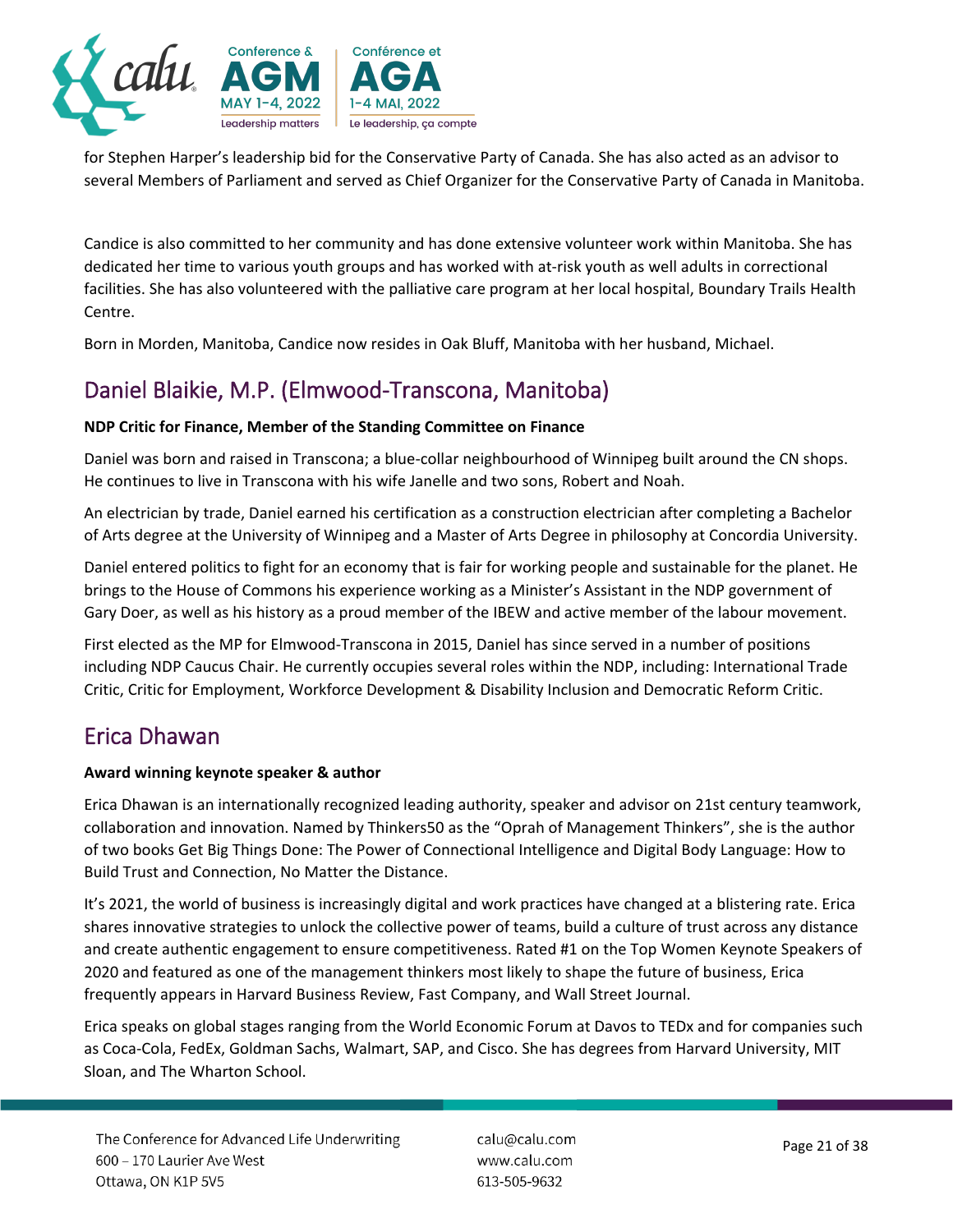

# Julie Dzerowicz, M.P. (Davenport, Ontario)

#### **LPC Member of the Standing Committee on Finance**

Julie Dzerowicz is the first female Member of Parliament to represent Davenport, having first been elected in 2015, and re-elected in 2019. She currently sits on the House of Commons Finance Committee. She is also the Chair of the National Immigration and Refugee Caucus, the Vice-Chair of the Canadian Section of ParlAmericas, Co-Chair of the Canada-Mexico Parliamentary Friendship Group, Co-Chair of the Canada-Portugal Parliamentary Friendship Group, Executive Committee of the Canada-Ukraine Parliamentary Friendship Group, Chair of the Canada – Turkey Parliamentary Friendship Group, and Vice-Chair of the NATO Parliamentary Association.

Julie is the child of immigrant parents who fled their respective countries due to poverty, war and discrimination, and who came to Canada to find a safe place to raise their children. Through her parents, Julie learned the importance of hard work and education as a means to achieving one's full potential. Through political leadership and community engagement, she is using all her talents and skills to give back to the country that gave her family a new home.

The core value that is at the heart of everything Julie does is equality. She believes that everyone is equal and should be valued and loved equally. Julie also fundamentally believes in equality of access to opportunity.

During the 43rd Parliament, Julie is proud to have introduced the first guaranteed income bill in the House of Commons in Canada—Bill C-273—An Act to Establish a National Strategy for a Guaranteed Basic Income. If passed, the bill will enable basic income implementation pilots on a large scale in provinces and/or territories across Canada. The success of these pilots will help the federal government understand how best to implement a national program across Canada.

A strong feminist, Julie likes to not only be a strong voice and advocate, but also likes to get things done. For a list of her accomplishments as an MP please see the Key Issues and the Accomplishments section of this website. You are also invited to view videos of Julie speaking on behalf of Davenport residents in the House of Commons.

Prior to becoming a Member of Parliament, Julie spent more than 20 years in increasingly senior level positions in banking and biotechnology. A long-time passionate environmentalist, she co-founded Project Neutral in 2010, an environmental organization dedicated to helping individuals and communities reduce their carbon emissions.

Julie received her MBA at the University of British Columbia (completing the degree at the London Business School) and her Bachelor of Commerce at McGill University. She speaks conversational French and Spanish and is working on her Portuguese!

# The Hon. Ed Fast, P.C., M.P. (Abbotsford, British Columbia)

#### **CPC Shadow Minister for Finance, Member of the Standing Committee on Finance**

Ed Fast was first elected to the House of Commons in 2006, and was re-elected in 2008, 2011, 2015 and 2019. He had previously served for two terms as an Abbotsford School Trustee and for three terms as a member of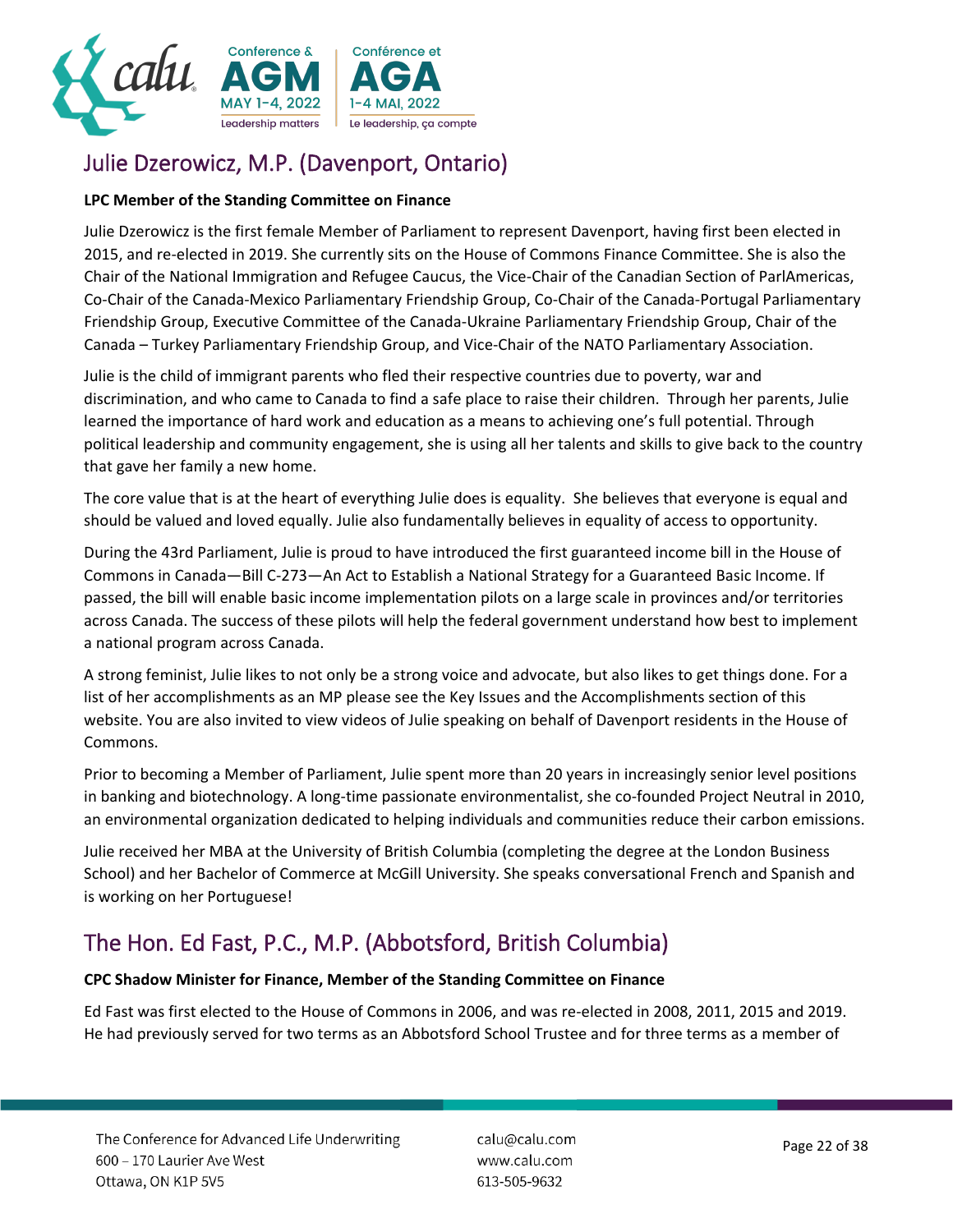

Abbotsford City Council. A graduate of the University of British Columbia, Ed practiced corporate and commercial law in Abbotsford for 24 years.

On May 18, 2011, former Prime Minister Stephen Harper appointed Ed to his cabinet to serve as Minister of International Trade. He assumed responsibility for development of the Government of Canada's Global Markets Action Plan, which created a more competitive Canadian economy by deepening Canada's trade and investment ties in dynamic and fast-growing economies around the world. His accomplishments include free trade agreements with the European Union, South Korea, Ukraine and negotiations on the recently-concluded Comprehensive Progressive Trans Pacific Partnership (CPTPP). He also oversaw negotiations on modernizing free trade agreements with Israel and Chile. In the fall of 2015, Ed became Canada's longest serving Trade Minister.

Prior to his appointment to cabinet, Ed served as a member of the Standing Committees on Canadian Heritage, and Transport, Infrastructure and Communities, and as Chairman of the Standing Committee on Justice & Human Rights.

Ed's Private Member's Bill C-277 to amend the Criminal Code to increase from 5 to 10 years in prison the maximum sentence for luring children over the Internet for sexual purposes received Royal Assent in 2007 and became the law of Canada.

In 2011, he was appointed Queen's Counsel for British Columbia, and has received the Queen's Diamond Jubilee Medal for service to his community and country.

Ed and his wife Annette have lived in Abbotsford BC for over 38 years. They have four daughters, four sons-inlaw, and nine grandchildren.

### Lauchlin MacEachern

#### **Director, Domestic Corporations and Resource Income, Tax Legislation, Finance Canada**

Lauchlin is responsible for the domestic corporate reorganization rules, including section 84.1 of the Income Tax Act and the current consultation on the amendments introduced by Private Members Bill C-208.

# James MacGowan, FCPA, FCA, TEP

#### **Tax expert; Retired from Deloitte**

Jim recently retired as the senior tax partner in the Deloitte Atlantic practice. Prior to retiring, he was one of the leading private company tax practitioners in the firm serving high net worth clients across the country. Previously, Jim spent five years in Calgary as the Managing Partner of the Alberta Private Company Services practice. In this capacity, Jim oversaw the delivery of all professional services to some of the largest private companies in Western Canada. During the same period, Jim was also the national leader of Deloitte's Private Company Service Tax practice, the largest of its kind in the country. Before his time in Calgary, Jim was the Director of Operations of the Atlantic tax practice of Deloitte and a member of the National Tax Executive Committee of the firm.

calu@calu.com www.calu.com 613-505-9632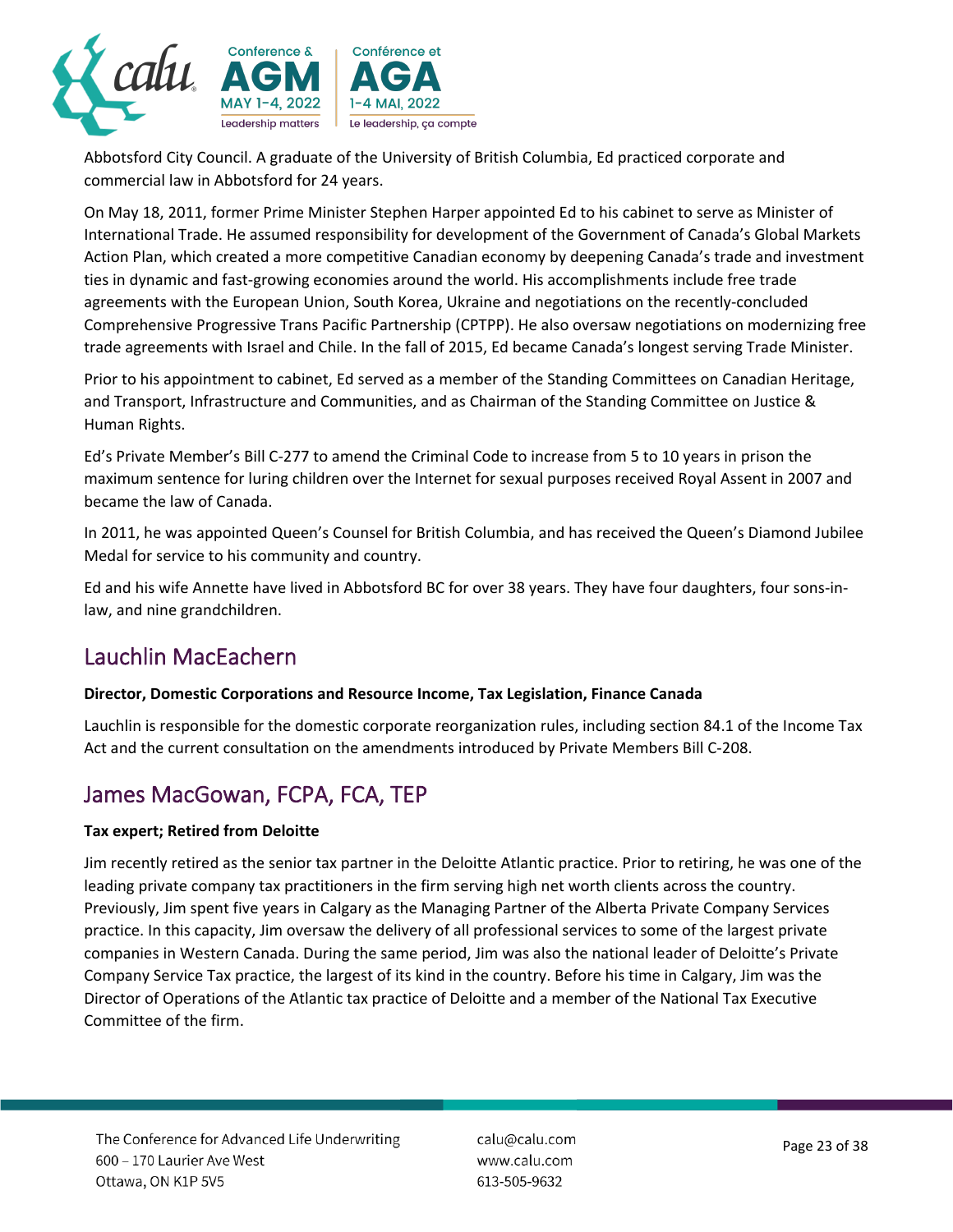

In retirement, Jim continues to serve high net worth clients across the country. In particular, he specializes in providing advanced tax planning for private companies and the shareholders, tax and estate planning for high net worth clients with a special emphasis on life insurance planning.

Jim also gives back to the local community where he sits on the Board of Trustees for the YMCA of Greater Halifax. He is also Vice Chair of the board of directors of Alcare Place, and a board member of The Healthy Tomorrow Foundation.

# Jean François Ménard

#### **Mental Performance Coach and Bestselling Author**

Jean François Ménard is widely recognized for his contributions to the field of performance psychology. While doing his PhD in Sports Psychology at the University of Ottawa, Jean François decided to run away with the circus, joining the world-famous entertainment company Cirque Du Soleil. In collaboration with a highly specialized multidisciplinary team, his mission was to coach circus artists the mental skills required to deal with pressure and perform at their best consistently, on demand, up to 450 times a year.

Five years later, he founded Kambio Performance, a company specialized in mental training and leadership coaching. He has since become one of the most sought-after mental performance specialists in the country, working with Canada's top athletes such as Olympic gold medalists Scott Moir, Tessa Virtue, Mikael Kingsbury, Damian Warner, and Derek Drouin; Super Bowl champion Laurent Duvernay-Tardif; Xgames phenom Maxence Parrot. During the 2016/2018/2020 Olympic Games, his clients stepped on the podium eleven times: five golds, two silvers and four bronzes. His clients are also NHL superstars, surgeons, popstars, and corporate leaders.

He is the bestselling author of ''Train Your Brain Like an Olympian'', a radio personality, and an accomplished speaker who travels the globe to share his knowledge with top-performing organisations like NASA, Redbull, Western Union, FBI, Cisco, PepsiCo, SunLife Financial, Toronto BlueJays and Novartis.

### Stephen Poloz

#### **Special Advisor, Osler; Former Governor of the Bank of Canada**

Stephen is a widely recognized economist with nearly 40 years of experience in financial markets, forecasting, and economic policy, including 35 years in the public sector.

Prior to joining Osler, Stephen was the 9th Governor of the Bank of Canada, Canada's central bank. Stephen was Governor of the Bank for seven years after having previously spent 14 years there during 1981-95 occupying a range of increasingly senior positions.

Stephen is also the author of the upcoming book titled *The Next Age of Uncertainty: How the World Can Adapt to a Riskier Future* that maps out the powerful economic forces that are shaping our future and the ideas that will allow us to master them.

Prior to joining the Bank of Canada, Stephen spent 14 years at Export Development Canada, as Chief Economist (1999-2008), Head of Lending (2008-2011) and finally as President and CEO (2011-2013). He also spent four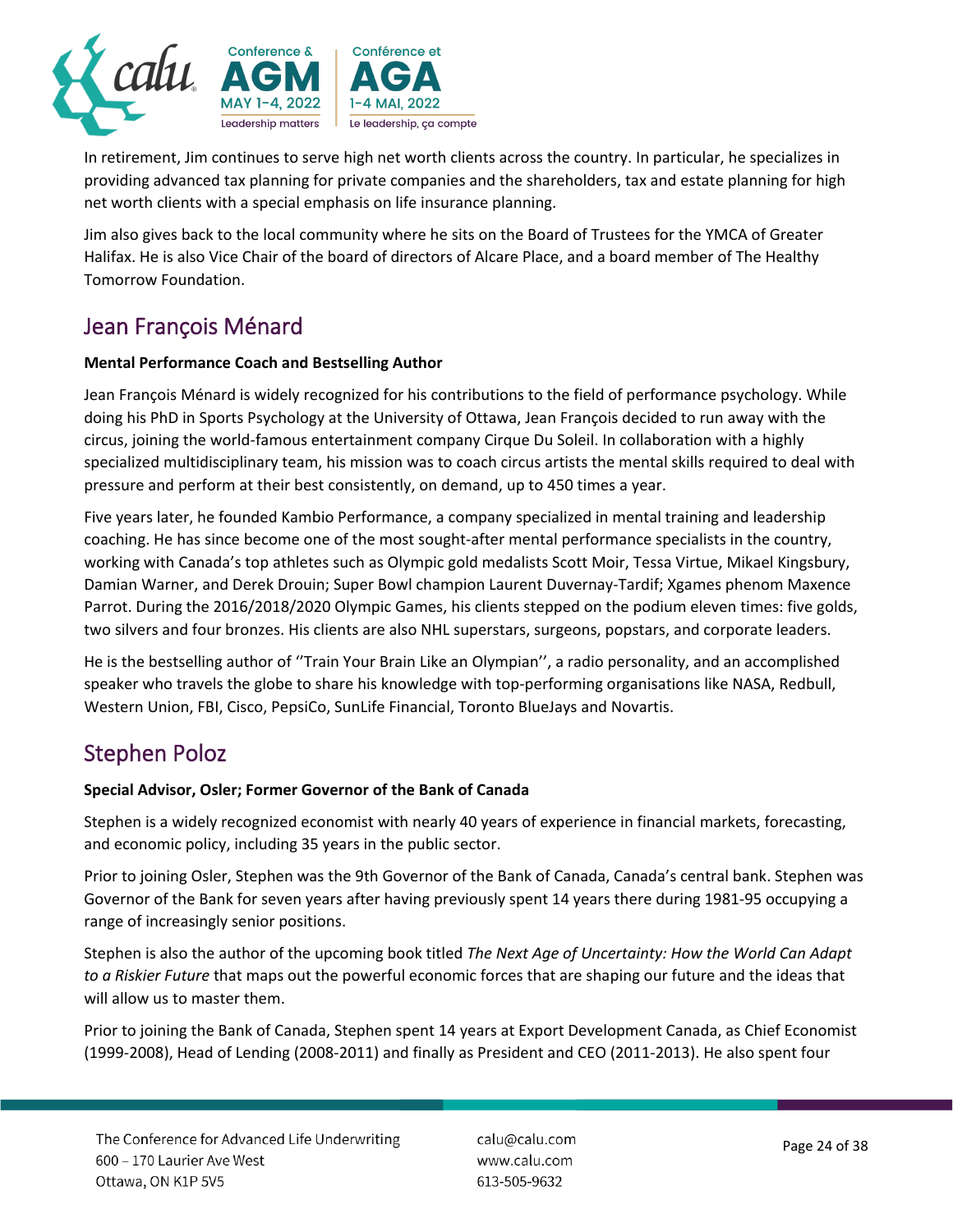

years at BCA Research, where he was Managing Editor of the International Bank Credit Analyst, one of their flagship publications.

Stephen is a Certified International Trade Professional and a graduate of Columbia University's Senior Executive Program. He has been a visiting scholar at the International Monetary Fund in Washington, D.C., and at the Economic Planning Agency in Tokyo, Japan. He is a frequent speaker and writer and has taught economics at the University of Western Ontario, Concordia University and Queen's School of Business.

At Osler, Stephen provides clients with his significant expertise and strategic guidance regarding the financial system, trade, and economic policy both domestically and on a global scale.

# The Hon. Lisa Raitt, P.C.

#### **Vice-Chair, Global Investment Banking, CIBC Capital Markets**

The Honourable Lisa Raitt joined CIBC Capital Markets in January 2020, having previously worked in both the public and private sectors. Ms. Raitt's current focus is on senior client coverage and business development with clients in the energy, infrastructure and industrial sectors, which align closely with her deep expertise.

Prior to her current role, Ms. Raitt was the President and CEO of the Toronto Port Authority. She was elected into the House of Commons in 2008, where she went on to hold three senior portfolios serving as Minister of Natural Resources, Minister of Labour, and Minister of Transport. Most recently, Ms. Raitt was the Deputy Leader of the Official Opposition and the Conservative Party of Canada.

Ms. Raitt holds a Bachelor of Science degree from St. Francis Xavier University and a master's degree in Chemistry from the University of Guelph. She possesses an LL.B from Osgoode Hall Law School and was called to the Ontario bar in 1998. In 2020 Ms. Raitt was named a Woodrow Wilson Center Global Fellow of the Canada Institute.

### Tarsem Basraon

#### **Co-founder, Planworth**

Tarsem Basraon is a co-founder of Planworth, a next generation financial planning software. Tarsem is an expert in tax and high net worth planning. After practicing tax and estate law with a leading national law firm, he worked as a High Net Worth Planner at a Big 6 Bank in its investment advice channel. Tarsem has been featured on numerous media outlets including BNN, Toronto Star, MoneySense and CBC.

### Jason Boudreau, CLU, CFP

#### **Principal, VELA Wealth Management Inc.**

Jason has built VELA Wealth into an established life and estate planning firm, guiding families as they make meaningful choices at the intersection of life and wealth.

More specifically, Jason's areas of expertise include intergenerational wealth transfer and estate planning with a focus on advanced insurance-based solutions that incorporate philanthropy and legacy planning. Leveraging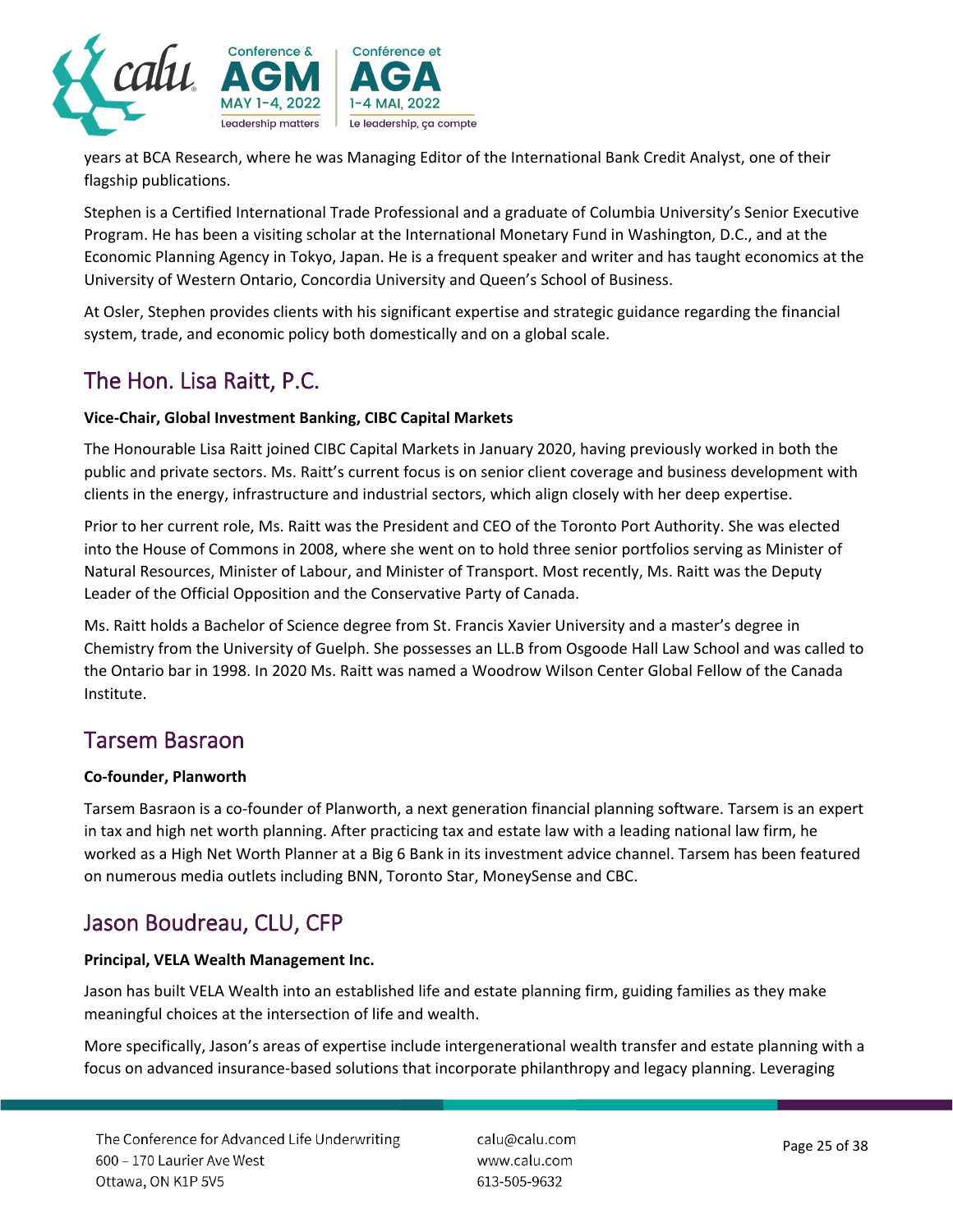

these specialties, he brings a fresh perspective and outside-the-box thinking to the strategic planning process. His satisfaction comes from watching clients fulfill their vision of life and create impact with their wealth, knowing that VELA played a role in bringing that vision to fruition for the benefit of current and future generations.

Jason is a long-standing, active member of CALU (The Conference for Advanced Life Underwriting), the leading advocacy group promoting the financial health of Canadians and influencing sound public policy. He is a soughtafter speaker and contributor to a number of regular publications.

Jason supports the community as an active member of the Rotary Club of Vancouver and board member of the Thunderbird Football Association.

### Ian Burns

#### **Partner, David Burns & Associates**

Ian Burns has been a partner at David Burns and Associates for over 17 years, after having taken over his father's business in 2015 along with his siblings Jennifer and Matt. He is the fourth generation to enter the insurance field and specializes in employee benefits, life insurance and group savings plans. He is a graduate of both Queen's University and Lakehead University in history, English and education. He also has his life and mutual fund license.

# Rod Burylo

#### **Director, Board Advisor, Consultant**

Rod Burylo has worked throughout the financial services industry for a wide range of organizations including Royal Bank, Investors Group, and for a number of specialized investment and planning organizations in roles that include Financial Planner, Branch Manager, Chief Compliance Officer, and Board Director.

Rod is an Advisor of the Year Award winner, Champion of Financial Literacy Award finalist, international speaker and author of three books, including his most recent: The Wealthy Buddhist. He has been writing, speaking and teaching about applied ethics for over 35 years.

Rod currently works for financial services and accounting businesses as a board advisor on topics related to corporate ethics, compliance, governance, private capital and investment management.

# Charlie Conron

#### **President, Life Design Analysis**

Charlie is the President and Founder of LDA; a software created to help insurance advisors, distributors and carriers communicate insurance solutions more easily and effectively. Charlie's background is in mechanical engineering, however, when recruited to the insurance industry by his stepfather (a 50-year producer) to see what technology could do for his practice, Charlie saw insurance from the perspective of the consumers and recognized an opportunity to streamline in how insurance was sold. Charlie created Life Design Analysis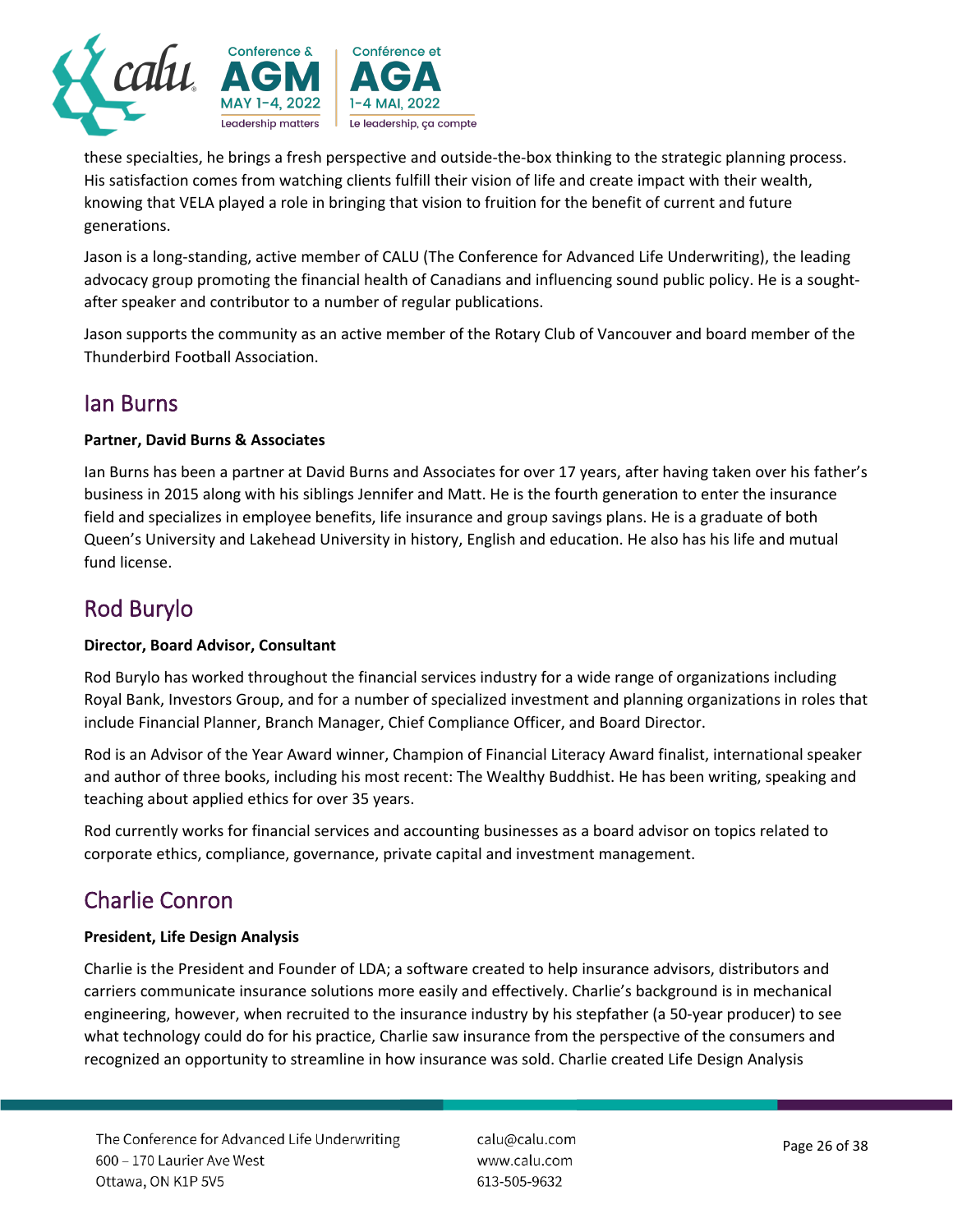

software, a web-based platform in 2014. The business has grown significantly with products spanning from independent advisors, wealth management firms, banks & insurance companies all benefiting from increased productivity, revenue and compliance. In his spare time, Charlie enjoys golfing, cooking and spending time with his wife and two kids.

# Cindy David, CFP, CLU, FEA, TEP

#### **President & Estate Planning Advisor, Cindy David Financial Group LTD**

Cindy David is a leading Canadian financial expert and trailblazer in her industry. She's known for her passion, creative thinking, and determination to influence positive change. She transformed a traditional corporation's employee-employer relationship into a modern structure that provides better benefits to both; and she actively supports women to achieve their dreams of entrepreneurship. She co-authored Financial First Aid for Canadian Investors: Stop the Bleeding, Start the Healing and Get Your Portfolio on the Road to Recovery, a guide to help Canadian investors regain their footing after the financial meltdown of 2008.

As President of Cindy David Financial Group Ltd., Cindy works with business owners in BC and retired or retiring clients, her firm provides tax-effective solutions and expertise, and tailors customized, personal financial planning services to meet the life goals of her clientele.

An "Award of Excellence" was presented to her in 2008 by Manulife, for being one of the top three estate planners in the country. Cindy is the youngest individual to have achieved this distinction. In 2014 she was listed in a Special Report of the Insurance Journal as one of the top 50 Women of Influence in Canada's insurance industry. Most recently, Cindy David Financial Group Ltd. was selected as a finalist in the 15th Annual STEP Private Client Awards in the Boutique Firm of the Year category. As one of only two Canadian finalists this year, The STEP Private Client Awards are seen as the hallmark of quality within the private client industry. Open globally to both STEP members and non-members, these prestigious Awards recognize and celebrate excellence. She is a regular contributor to industry panel discussions and uses these platforms to highlight how women can succeed in the financial sector, all while balancing family and community commitments.

Currently, Cindy serves on three boards: current Chair of the Conference for Advanced Life Underwriters (CALU), and as a general director for the National Board for Junior Achievement and the Insurance Council of British Columbia. In these roles, she works to help small business owners in Canada, advocate for women, and support youth to become financially literate. A Type I Diabetic, she actively fundraises for juvenile diabetes research. She also sits on two advisory boards: Advisors Edge and Advantage BC.

# Todd Fithian

#### **Co-Founder & CEO, The Legacy Companies**

Todd Fithian has nearly three decades of experience in the financial services industry. Following in the footsteps of three generations, Todd knew at an early age his calling was not only to work in the industry as an advisor, but to work to improve it as well. A lifelong entrepreneur, Todd formed his own wealth advisory firm in Boston soon after graduating from college. In 1996, he joined forces with his late brother Scott as Co-Founder of their next venture, The Legacy Companies, an industry leading training and coaching organization focused on advisor

The Conference for Advanced Life Underwriting 600 - 170 Laurier Ave West Ottawa, ON K1P 5V5

calu@calu.com www.calu.com 613-505-9632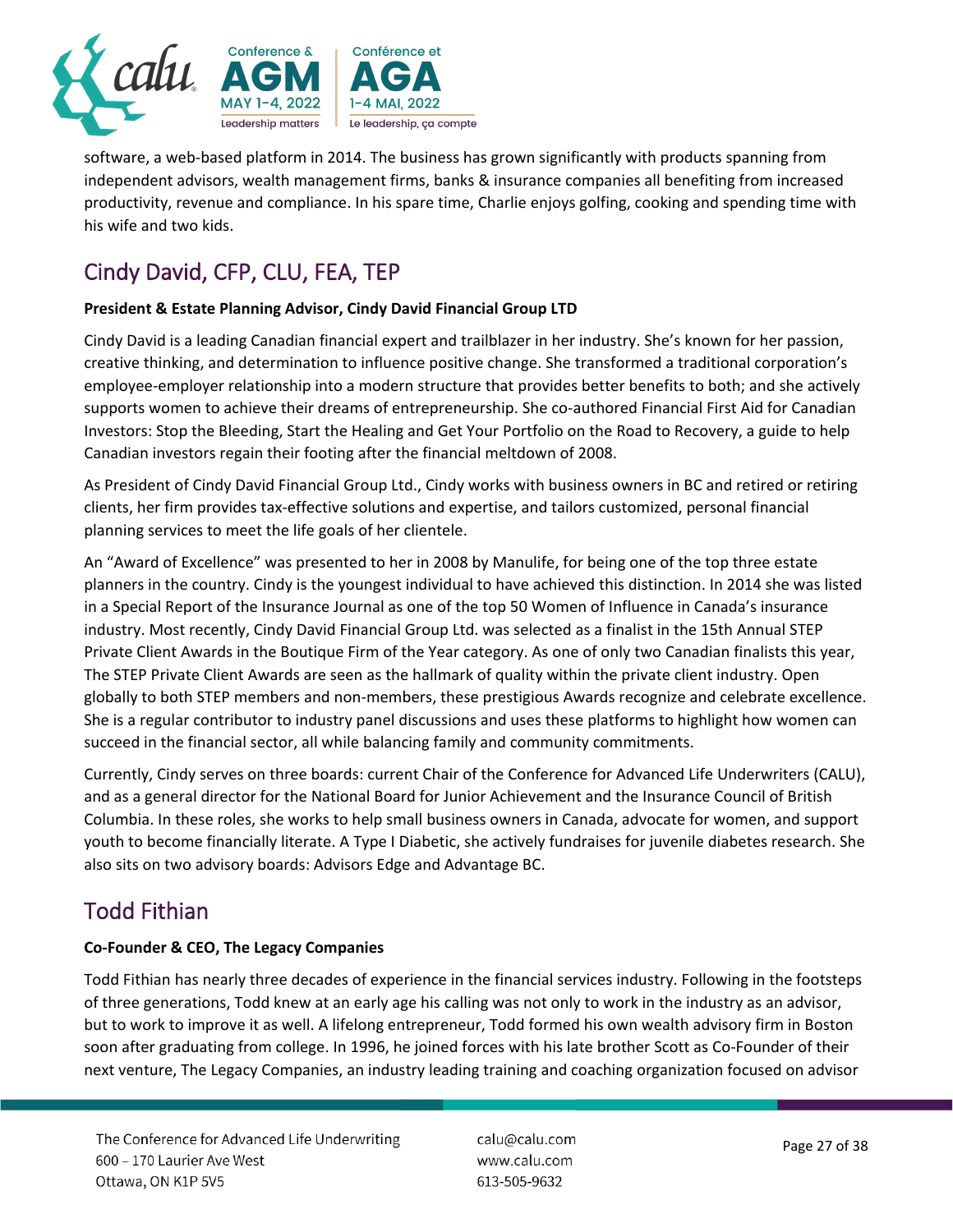

growth. In 2006, following the loss of his brother and mentor due to cancer, he was left at the helm of their joint venture, when he decided to pursue his passion for evolving the financial services industry and sold the advisory business.

Today, as the CEO of Legacy, Todd provides the vision and leadership for his team. Under his direction, Legacy has revolutionized how advisors engage and serve their clients using Legacy's trademarked approach that allows advisors to discover what matters most to clients and why it's important, before jumping into how to solve it. Fithian calls these Above the Horizon™ Conversations and has trained and coached thousands of financial advisors across the United States and Canada in deploying these approaches to drive measurable growth.

In 2007, Fithian co-authored his first book The Right Side of the Table: Where do you sit in the minds of the Affluent (update release date June 2022). In 2011, he wrote The Future of You: Providing Clarity Where Life Intersects Wealth, in collaboration with 19 members of his Advisor Growth Network. His work has been published in numerous trade magazines over the years including The Wall Street Journal and USA Today. Todd is nationally recognized for his contributions to the industry and is a frequent speaker at industry conferences and private events throughout North America.

# Mark Foerster, MBA, CFP

#### **Consultant, Empire Life**

Mark is a highly organized and successful professional drawing upon forty years of life and health insurance & banking executive experience. He collaborates creatively, cross-functionally across organizational levels to build consensus, to design strategies and plans crafted for ultimately impactful implementation.

# Heidi Hauver, CHRE, CPHR, CCP

#### **Vice President, People Experience, Shinydocs**

Heidi is an innovative and strategic people leader at Shinydocs, a company focused on making it easier to locate, secure and understand data. Heidi partners with innovative companies to provide executive leadership in human resources with over twenty years of experience in multiple industries. Focused on transformational HR, since 2007, she has founded an HR practice and built three HR departments for companies from the ground up.

Heidi's energetic leadership and constant innovation have earned her several awards, including an Alumni of the Year Award (Business) with Algonquin College, the inaugural nationally recognized 2018 Leadership Agency Award for Woman of Distinction, a 2017 Top 25 HR Professional, a 2012 Ottawa Business Journal/Ottawa Chamber of Commerce Forty Under 40 Award, and a 2012 CATA Information Technology Strategic HR Leadership Award.

Heidi is a Certified Human Resources Executive, a Chartered Professional in Human Resources and a Certified Coach Practitioner. She is a dedicated volunteer and community building who supports a variety of organizations including Algonquin College, Hire Immigrants Ottawa, Women in Communications & Technology, and the Children's Hospital of Eastern Ontario (CHEO).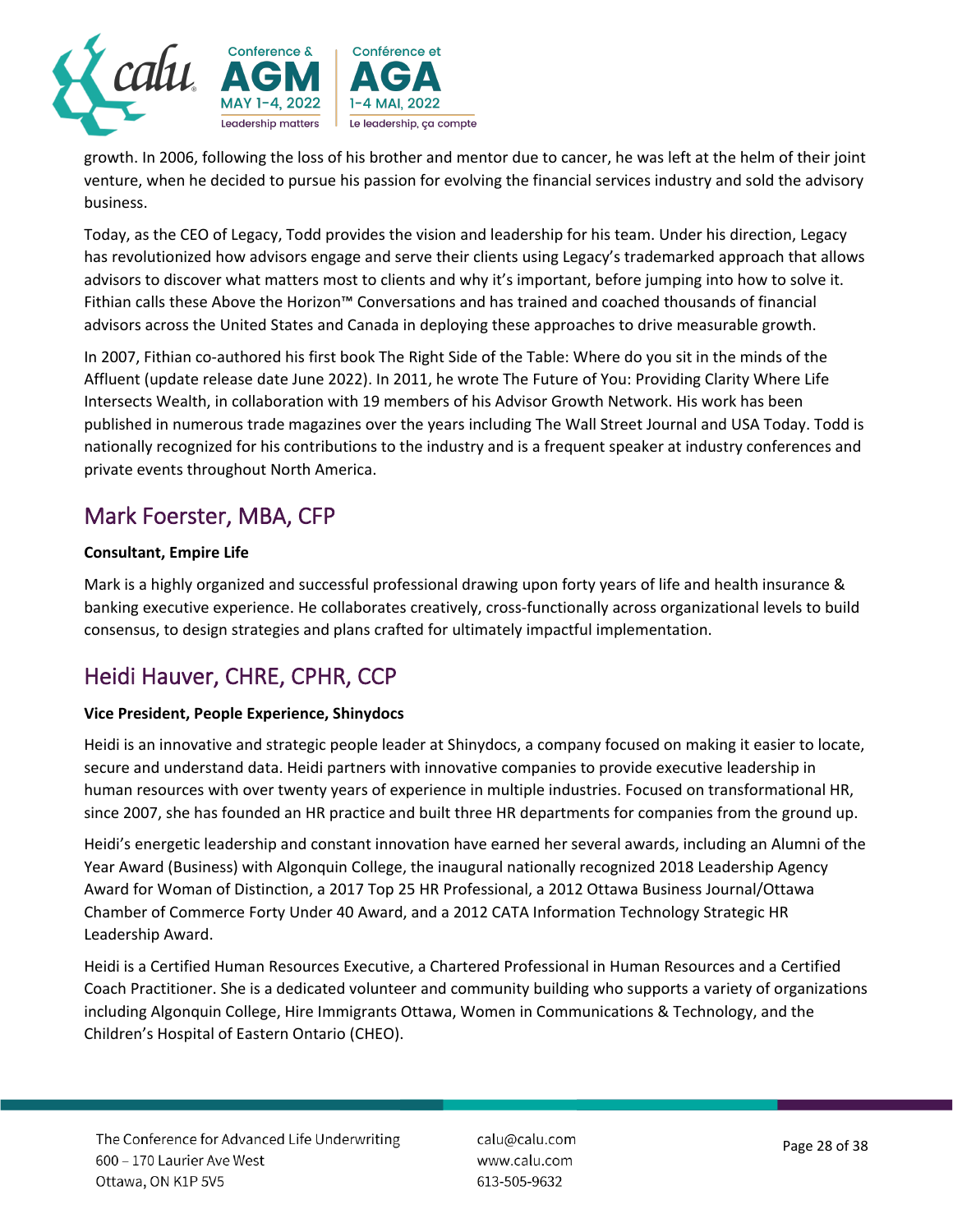

# Chris Ireland, CPA, CA, TEP

#### **Senior Vice-President, Planning Services, PPI Advisory**

Chris is responsible for PPI Advisory's national planning services team which provides advanced professional expertise and support in financial, estate and succession planning. He joined PPI in 2003 with over 20 years of experience in tax, estate and trust planning including several years as a tax partner in the Vancouver office of an international accounting firm.

Chris has taught and coordinated the CICA specialized tax course, "Advanced Tax Issues for the Owner Managed Business" and has written extensively in the area of tax planning and wealth preservation.

Chris is a member of the Conference for Advanced Life Underwriting (CALU), the Canadian Tax Foundation (CTF) and the Society of Trust and Estate Practitioners (STEP). He is the former chair of the STEP Vancouver branch and is currently on the board of STEP Canada. Chris is a frequent speaker at tax conferences and professional industry meetings.

# Jennifer Jacobs, CLU, CFP, CHS, RHU, IFIC

#### **Insurance Consultant, LTCI Consulting Inc.**

Jennifer has specialized for more than 20 years in advising, implementing, and servicing holistic financial planning and protection solutions for clients through direct and advisor partnership services. With strong team support through LTCI Consulting Inc, she is able to work closely with each client to provide a perspective on long term planning issues that extend beyond the conventional strategies used.

Jennifer and the team at LTCI Consulting Inc are a nationally recognized resource, promoter and specialists in living benefits and long-term care planning.

Jennifer's passion is contagious, and approach is straightforward: straight talk. Indeed, her direct but ultimately compassionate style, as well as her continual ranking among the top specialists nationally, made her a soughtafter keynote speaker by prominent organizations such as PPI, MDRT, CALU, Advocis, HollisWealth, Desjardins Insurance, Sun Life Financial, Investors Group, BNI, Estate Planning Council and elite independent study groups.

Jennifer is a past board member and current member of the Living Benefits Committee for the Conference of Advanced Life Underwriters (CALU). Jennifer is a Certified Financial Planner (CFP®), Chartered Life Underwriter (CLU), Certified Health Specialist (CHS) and an Elder Planning Counselor (EPC).

### Ian Jeffrey

#### **Co-Founder & CEO, Breathe Life**

Ian Jeffrey is the Co-Founder & CEO of Breathe Life, a North American InsurTech. An entrepreneur with over 20 years of experience launching and scaling businesses in Montreal and Silicon Valley, Ian grew up watching his father, an insurance advisor, and understood from an early age the power that these products could have. He never thought he would get into insurance, but now, as a father of 2 young boys, he is driven by having a positive impact in people's lives. He was formerly VP Product Marketing at PasswordBox and took on the role of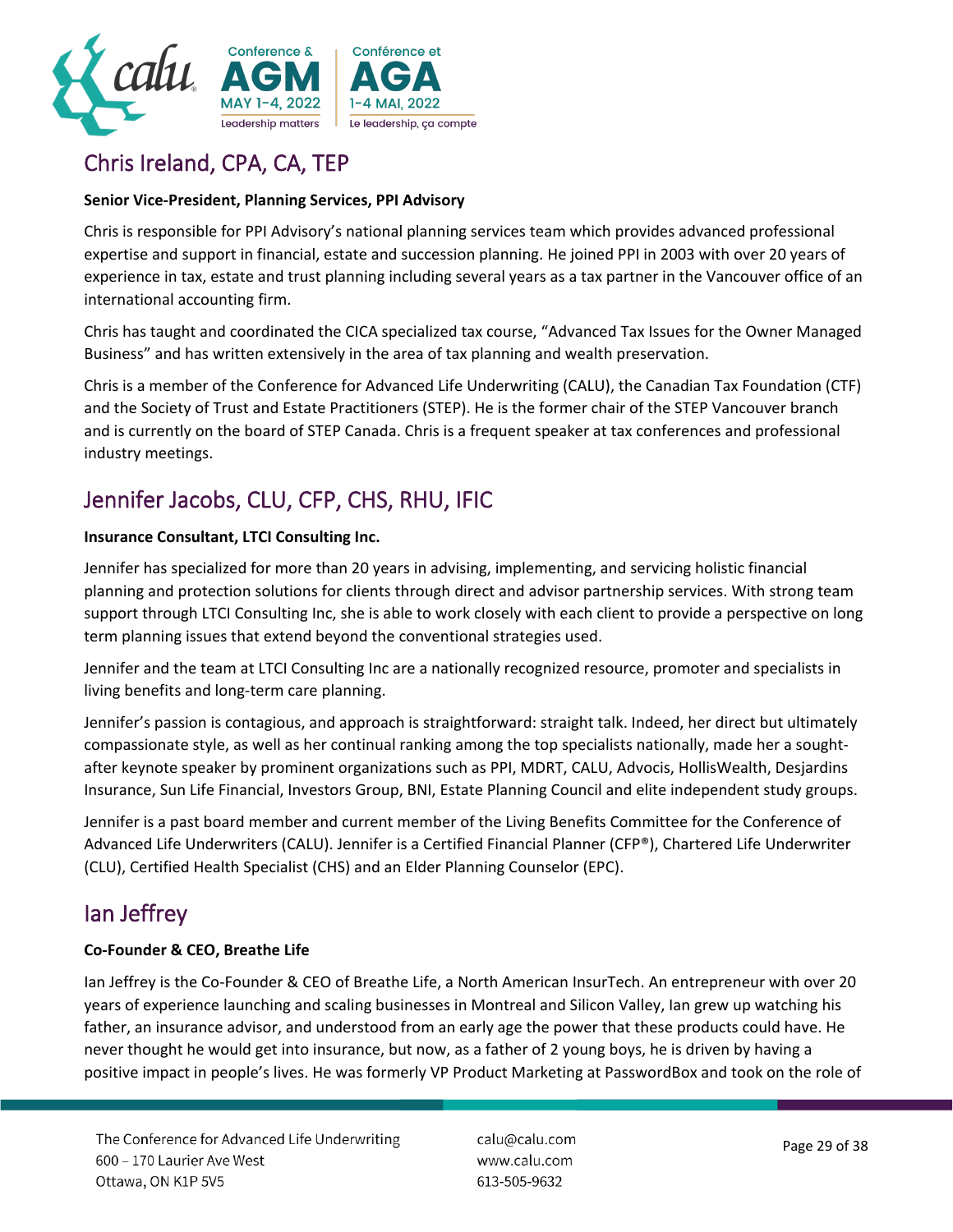

General Manager after the acquisition by Intel. He has played a key role in the launch of several startups and Co-Founded FounderFuel, Canada's leading startup accelerator, as well as MTLinTech, Montreal's voice of the startup community.

# Adam Kelly

#### **Executive Vice President & Chief Commercial Officer, CloudMD Software & Services Inc.**

With over 20 years of experience in health and wellness, Adam has a personal and professional commitment to drive change and innovation in how the health of people and organizations are supported. He continuously advocates for better connected care for individuals while strategic driver of better business performance.

Adam has worked in leadership positions across portfolios that include EAPs, mental health, disability, occupational health, and benefits. Prior to CloudMD's acquisition of MindBeacon, he served as the President and Chief Commercial Officer, Canada at MindBeacon where he continued the mission to make evidence based mental health care accessible to North Americans. Prior to joining MindBeacon Group, he was a Senior Vice President within the Health & Productivity Solutions practice at Morneau Shepell, where he supported hundreds of national and regional clients with health and productivity programs targeting cost reduction, cost avoidance, employee and supervisor engagement, as well as attendance and absence management.

# Laura Klaehn, CLU, CFP, TEP, CDFA, CHS

#### **President, Vision Financial Partners Inc.**

Laura has been in the financial planning/insurance industry for over 30 years and founded Vision Financial Partners over 20 years ago. She saw the need for a boutique firm that specializes in advanced strategy work. Her mission has always been to work in partnership with like-minded advisors so she can focus on problem solving instead of prospecting.

Her background in math, product and strategy development is sought after by leading financial advisors across Canada. And together, they work towards providing honest strong advice to their clients.

When not running the numbers or consulting with clients, Laura is an uber driver for her children. She also enjoys running, going to the cottage and drinking wine.

# James W. Kraft, CLU, CFP, CH.F.C., TEP, CPA,CA, M. Tax

#### **Advisor, BMO Financial Group**

Jim offers his clients informed insight across many estate planning issues, levering advanced market experience – more than 30 years of specialized tax, estate, and insurance expertise – and a unique understanding of the financial and emotional complexities of family wealth. Integral to his value-add approach is a focus on aligning clients' needs with his extensive network of professionals; creating opportunities to deepen existing relationships and enhancing the experience for the duration of the relationship.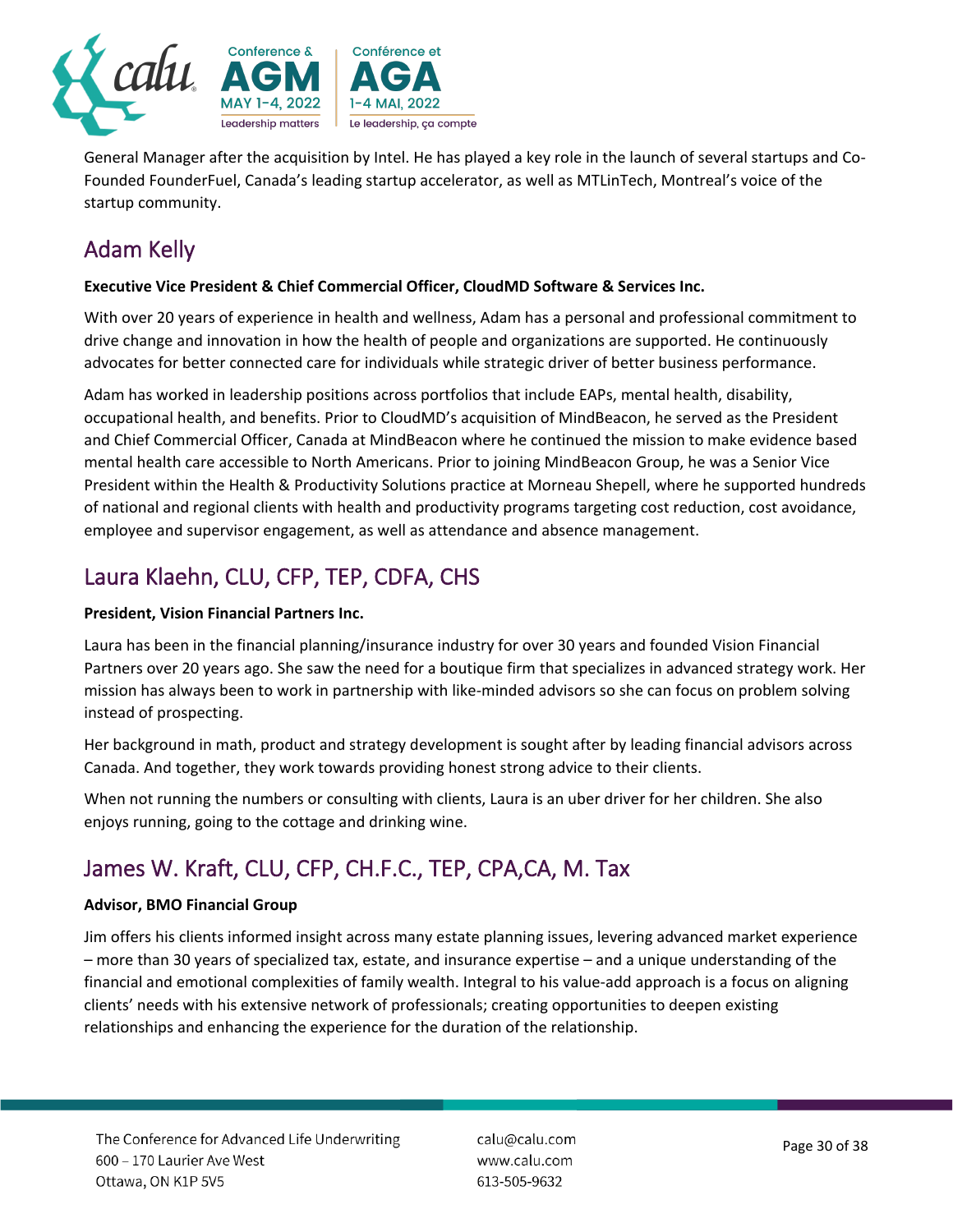

# Mike McClenahan, GBA

#### **Vice President, Partner Solutions, Benefits by Design Inc.**

Mike McClenahan is a VP of Partner Solutions with People Corporation. In his role, Mike strategizes and develops innovative group benefits solutions to help working Canadians and their families stay healthy, happy and financially secure. Mike is also the President of TPAAC (Third Party Administrators Association of Canada). TPAAC strives to act as a collective voice to create a financially strong third-party administration industry in Canada.

A regular face in the Port Coquitlam community, Mike spends his downtime volunteering for motionball, an organization that raises awareness and funds for the Special Olympics Canada Foundation, and exploring the outdoors in his home province of British Columbia.

### Brian McGuire, BA, CFP

#### **Partner, Peacock Sheridan Group**

Brian McGuire is a partner with Peacock Sheridan Group. Together with his team, Brian works with incorporated professionals, business owners, and family businesses to provide valuable financial and business development advice. The work that they do allows their clients to focus on what they do best, run their companies. Brian obtained his Certified Financial Planner designation in 2014 and is currently working on completing his Chartered Investment Management designation.

Prior to joining Peacock Sheridan Group, Brian worked in banking and then with a prominent financial planning firm in Vancouver. With Peacock Sheridan Group, Brian brings his wealth of financial planning experience to compliment the team and add value to our clients financial planning needs.

### Steve Meldrum CLU, CFP

#### **Corporate Insurance Specialist, Swell Private Wealth**

Steve is the insurance guru at Swell Private Wealth Ltd. He's a contrarian by nature and loves getting into the weeds of tax. The lion share of his prac-tice is training accountants how to properly structure insurance solutions and products for corporations and estate planning. He helps you crush tax both now and in the future for your high net worth and ultra-high net worth clients. When there's a challenging problem to solve, he dives all in to bring value to the table.

His approach is direct, clear and clarifying as he believes in rowing the boat of strategy towards the client's end game goals. He obtained his Bachelor of Management degree from the University of Lethbridge and studied international finance at the Universidad de Panamericana in Guadalajara Mexico.

Over the years, Steve has become an authority within the Canadian insurance industry and is a frequent contributor to industry publications and events. He believes that simplicity brings clarity and seeks to answer tax, estate and legacy complexities through this lens.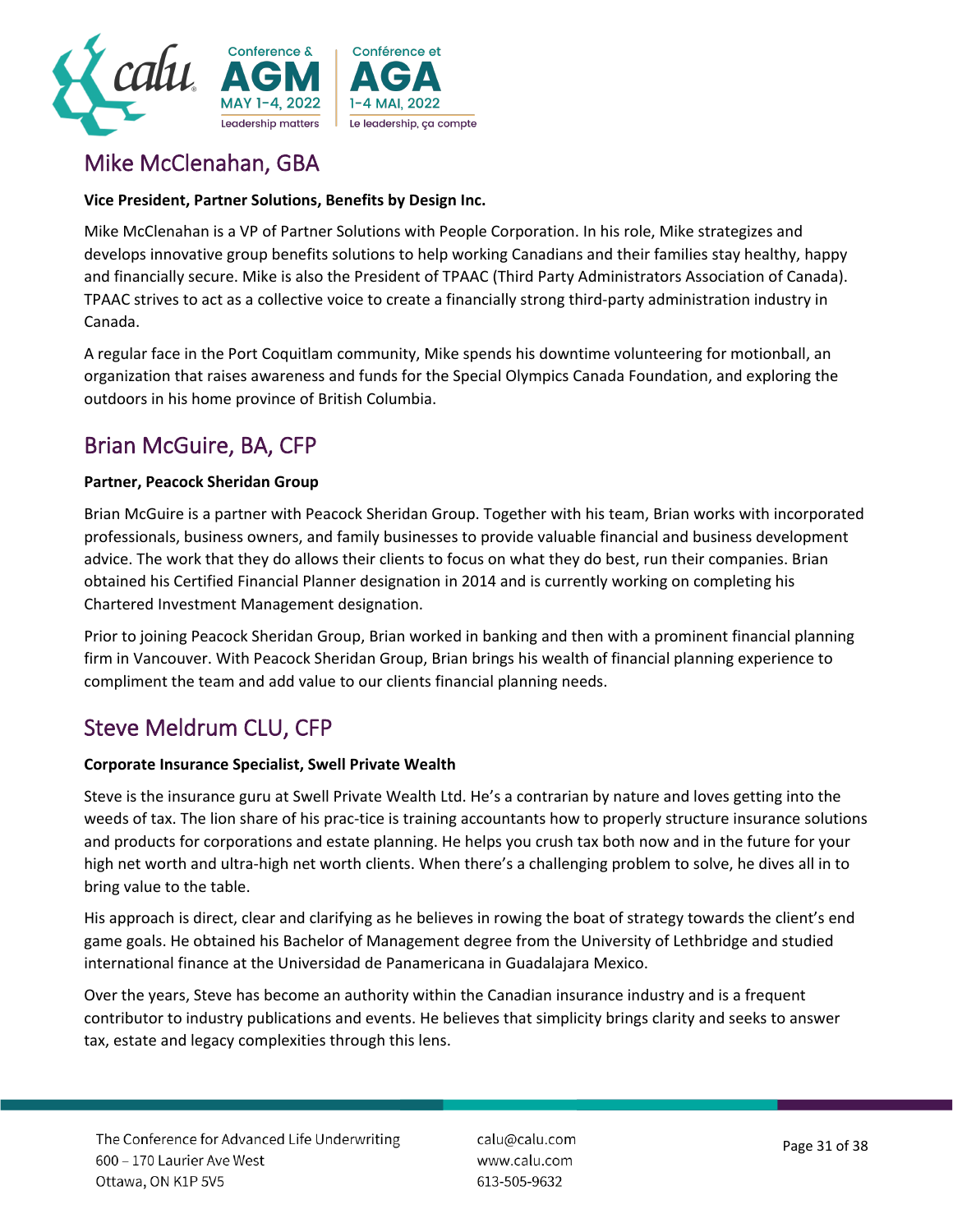

# Dana Mitchell, CLU, CFP, CHS

#### **Certified Financial Planner, Basis Wealth**

Dana Mitchell is the Principal of Basis Wealth Inc. and in her 18th year in the wealth planning industry.

Basis Wealth Inc., located in Toronto Canada, creates comprehensive financial plans for their clients that include insurance as well as wealth accumulation planning. In addition to her Bachelor of Commerce, Dana is a Certified Financial Planner and Chartered Life Underwriter. She is a proud member of The Conference for Advanced Life Underwriting (CALU) and is an 8 year member of The Million Dollar Round Table with two Court of the Table and 1 Top of the Table Qualification

Dana is a mom, a wife and a business leader in the area of financial services. She is passionate about advancing financial education and enjoys volunteering her time in support of various organizations that support that cause including Junior Achievement.

# Laura Money, CLU, CFP, CHS

#### **Senior Financial Planner, Coutts Financial Services Inc. (Sun Life)**

Laura, in her role at Coutts Financial Services, is passionate about using comprehensive financial planning to help clients, their families and businesses make the most of their money. With her analytical expertise and knack for explaining complex concepts in simple terms, she shows clients how to take full advantage of insurance, investment, tax, and estate-planning strategies. Her planning provides clients with clarity about their current and future financial picture, confidence to make informed decisions and comfort knowing that what they value most is protected.

Laura specializes in planning for both new and established businesses, tax-efficient retirement income planning and the transfer of family wealth. She was a finalist for the 2018 Women in Wealth Management Young Gun award and the 2020 John A. Tory award winner.

### Kim G.C. Moody, FCPA, FCA, TEP

#### **CEO, Moodys Tax/Moodys Private Client**

Kim G.C. Moody is a tax specialist practicing in Calgary as the CEO / Director Canadian Tax Advisory with Moodys Tax Law LLP / Moodys Private Client LLP. His main area of expertise is tax and estate planning for the ownermanager of private corporations, executives, professional athletes and other high net worth individuals.

Kim is a Past Chair and Past Deputy Chair of the Board, Past Treasurer, as well as Past Chair of the Technical Committee for the Society of Trust and Estate Practitioners of Canada (STEP). In addition, Kim is a past Chair of the Board of Governors for the Canadian Tax Foundation. He is also a member and Co-Chair of the CBA/CPA Canada Joint Committee on Taxation and a member of The Canadian Petroleum Tax Society. Kim has a keen interest in planned charitable giving. He is a past Chair for the Southern Alberta Round Table for the Canadian Association of Gift Planners. Kim is a co-founder of the Tax Specialist Group – an association of tax specialist firms across Canada. Kim is a recipient of the Queen Elizabeth II Diamond Jubilee Medal, the Business in Calgary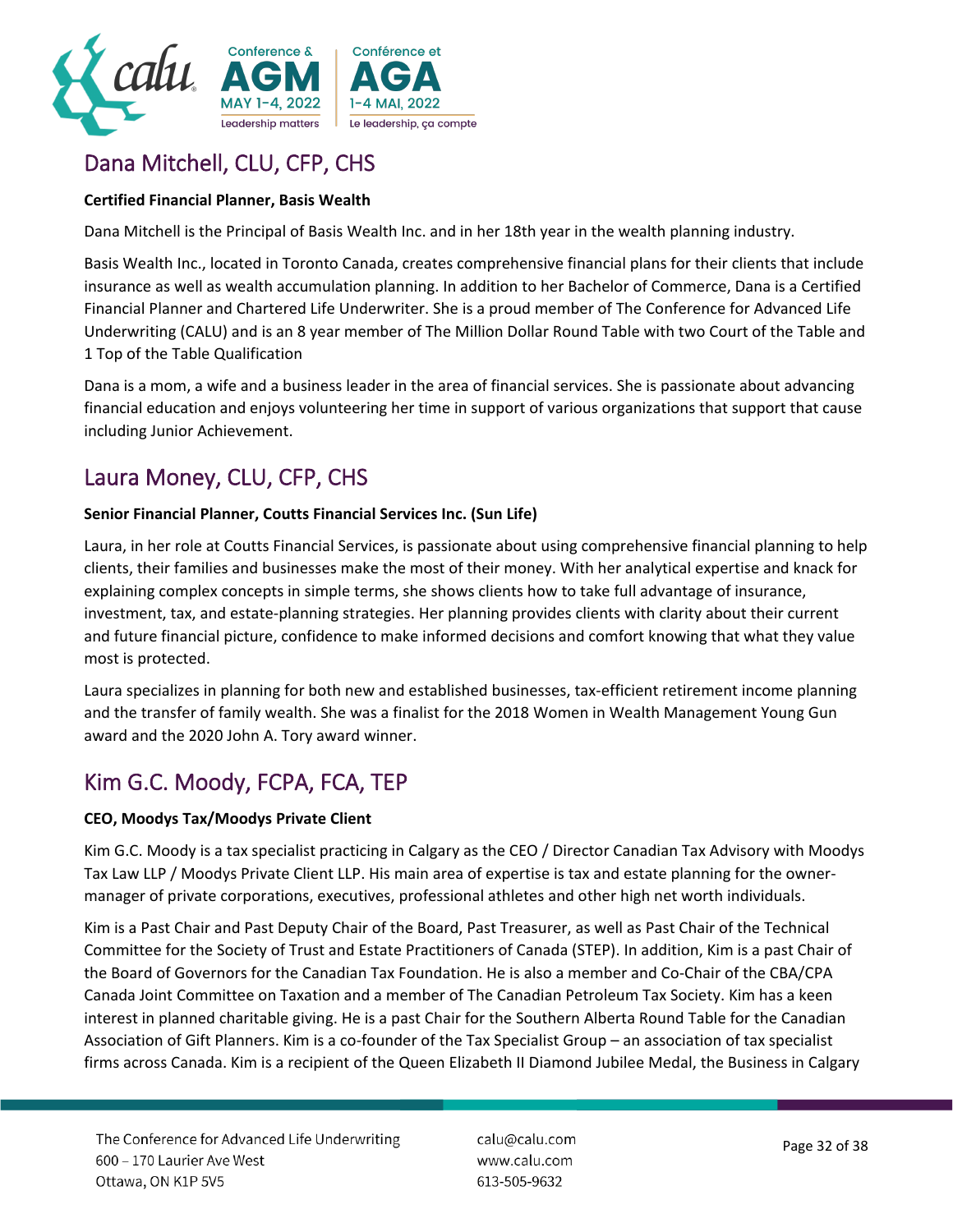

2012 Leader of Tomorrow Award, and in 2013 was conferred the Fellow of the Chartered Accountants of Alberta designation. He is also a recipient of the STEP Founders Award for Outstanding Achievement which was conferred in 2013.

Kim is the author of numerous articles, papers and courses on tax and estate planning and he has lectured extensively for a number of organizations on tax, estate planning and planned giving, including STEP and the Canadian Tax Foundation. He is a past instructor for the Certified Financial Planners designation and is a current tax instructor for the Chartered Professional Accountants of Alberta Professional Development Program.

# Murray Neilson, CFP, CLU, CH.F.C., FEA

#### **Business Development, Nicola Wealth Management**

A highly regarded advisor, business leader, speaker and moderator, Murray works tirelessly to help his clients rise to their potential and expect more from life. He has over 40 years of experience helping CEOs and entrepreneurs plan and achieve their goals through sophisticated wealth management and planning strategies.

Murray has a tremendous talent for bringing together diverse groups of people to problem solve, collaborate and accelerate goal achievement. Combining listening, leadership and questioning with a strong sense of fun, Murray brings tremendous passion and dedication to all aspects of work and life.

Murray leads client development and relationship management for Nicola Wealth Management, a full-service wealth planning firm for high net worth families and individuals. Murray is a Chartered Life Underwriter (CLU), Chartered Financial Consultant (CHFC), Chartered Financial Planner (CFP) and a Family Enterprise Advisor (FEA). He is called on each year to facilitate the highly anticipated, industry leaders panel at the annual CALU conference.

Community contribution is very important to Murray, and he has been involved in many different industry and community organizations and events over the years. Murray lives in Vancouver, where he was born and raised, and where he and his wife Patty have raised their three children. He is an avid tennis player and proud grandfather of 11 amazing grandchildren.

# Michael Noc, CLU, CFP, CH.F.C., CIM

#### **Financial Planner, MTM Wealth Planning Ltd. / iA Private Wealth**

Michael was first introduced to the business in 1988 when he joined London Life as a financial advisor. Since then, he has built an independent financial practice, MTM Wealth Planning Ltd. Throughout the years he has helped many people and businesses get on track to achieve their financial goals.

Michael is also proud to belong to the Financial Planners Standard Council; whose main duty is to make sure financial planners keep up to date with industry developments. As an independent member of this monitoring agency, he is better equipped to act in his clients' best interests.

Michael's area of expertise is comprehensive financial planning for professionals and business owners. He designs each plan individually, integrating all special circumstances and needs.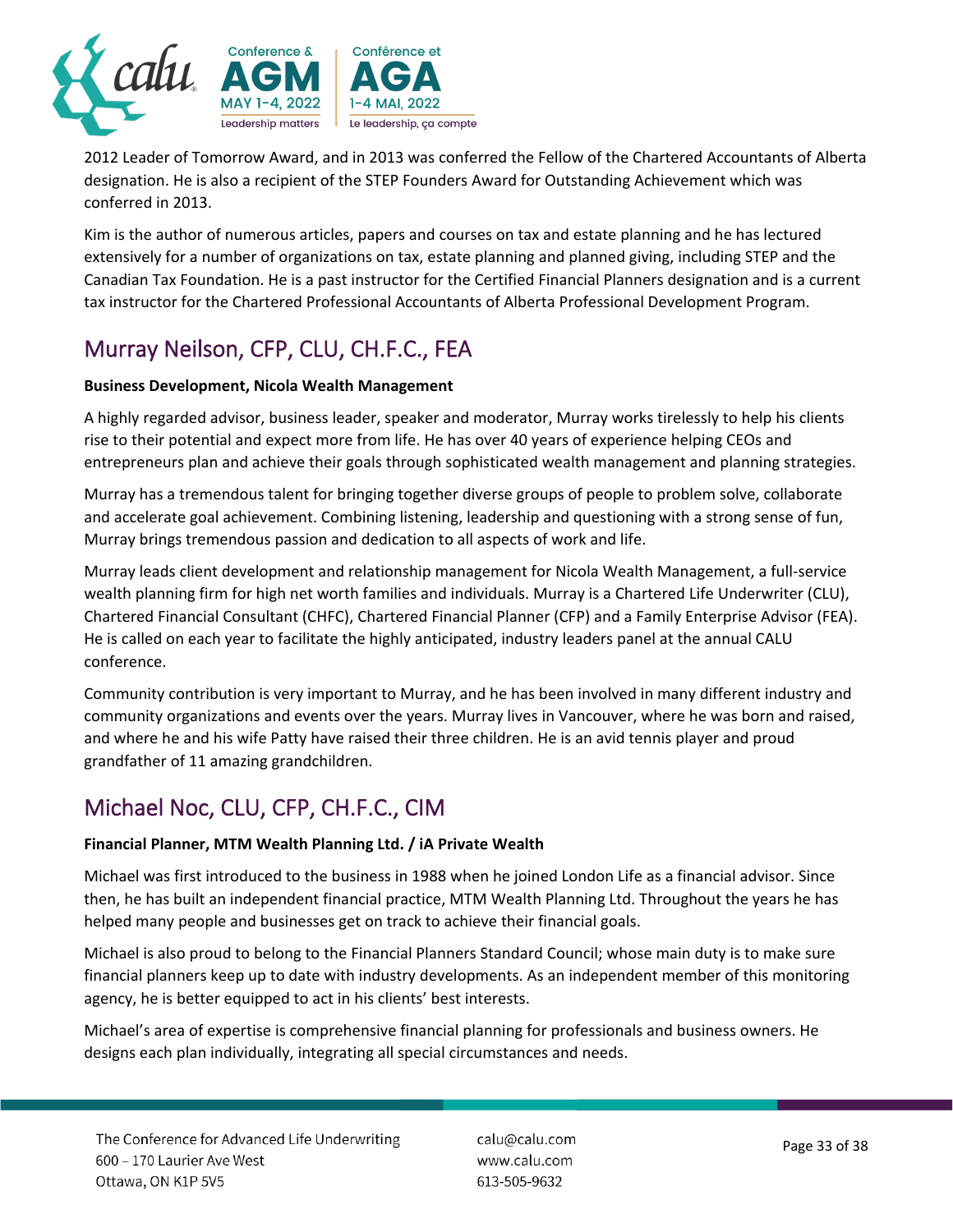

# Barry Pascal, MFA-P, TEP, FEA

#### **Partner, Bell Pascal Insurance Services**

Barry Pascal is a partner at Bell Pascal Insurance Services, specializing in estate planning and the funding of shareholders agreements for entrepreneurs and high het worth families. With over 35 years of experience advising high net worth families and entrepreneurs in estate and succession planning, Barry has a reputation for technical excellence without losing sight of the big picture. Barry is frequently called upon to speak about life insurance, estate tax planning and the funding of shareholder's agreements. He was an instructor for the Quebec Order of Chartered Accountants for 10 years.

Barry is proud to serve as vice-chair of the Conference for Advanced Life Underwriting (CALU) and is chair of the 2021 Annual General Meeting. He is a fellow of the Society of Trust and Estate Practitioners (STEP), a Master Financial Planner – Philanthropy through the Canadian Association of Gift Planners and a member of the Association de Planification Fiscale et Financière (APFF).

Barry feels enormous gratitude to his community and is inspired to give back. He is proud to have helped create the Jewish Chamber of Commerce (1995). He has also acted as co-chair of McGill University's Goodman Cancer Research Centre Gala, Chairman of the Annual Campaign of Federation CJA (2015), and as President of the Jewish Community Foundation (2010-2011).

### Brent Peacock, BA, CHS

#### **Partner, Peacock Sheridan Group**

Brent Peacock is the co-founder of Peacock Sheridan Group, an independent wealth planning firm, based out of Kelowna, B.C. Brent, along side his partners and team, have one singular commitment; to help their business and professional clients protect and grow what they have built. They do this by always putting solutions and relationships before profits, and delivering transparent and meaningful advice.

Brent has been a member of the CALU since 2003, and is a life qualifying member of the Million Dollar Round Table (MDRT).

In addition to his commitments at Peacock Sheridan Group, Brent has been kept busy as the founding partner of the Metro Liquor Group. Metro Liquor was founded in 2005, and prides itself on being an education-focused chain of specialty liquor stores with locations in Kelowna, West Kelowna, Victoria and Vancouver. Metro Liquor is a thriving business that employs over 60 people with sales in excess of \$22 million annually.

Brent was born and raised in Kelowna, BC and has spent his life giving back to the community he loves. Brent has dedicated a great deal of time to the Kelowna General Hospital Foundation as a previous full-term board member (2005-2011), and annual donor. Alongside his colleagues at Peacock Sheridan Group, he continues to contribute to numerous charitable causes including The Heart of Gold Gala, Canadian Blood Services, The Boys and Girls Club, Brain Trust Canada, and most recently, the Child Advocacy Center in Kelowna, an organization that is dedicated to supporting children and families that have been impacted by child abuse.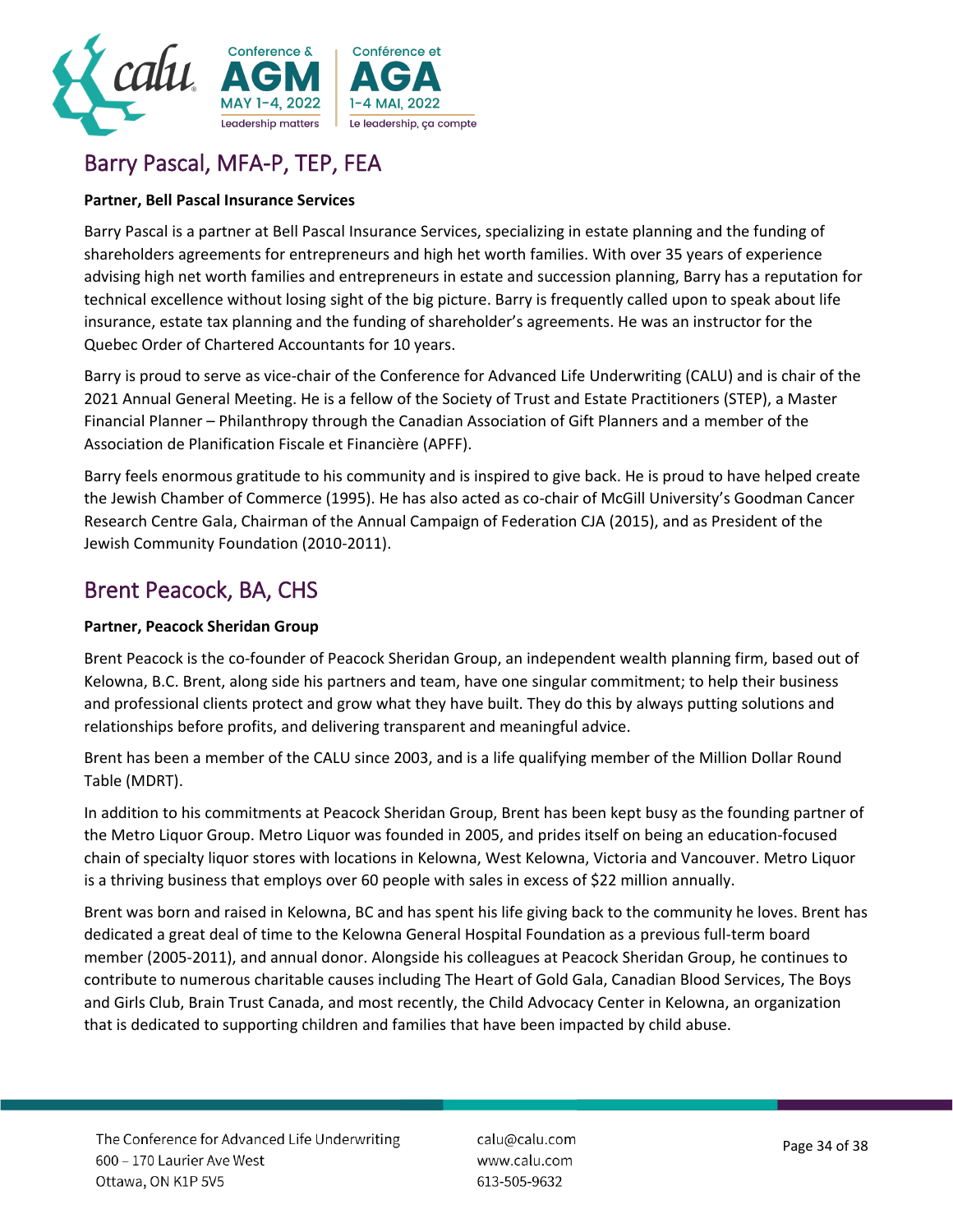

# Cindy Radu, LL.B, LL.M. TEP, ICD.D

#### **Family Wealth Transition Advisor, Cindy Radu Advisory Ltd.**

As an independent family wealth transition advisor, Cindy helps individuals, family enterprises, business owners and family offices navigate the complexities and opportunities that come with wealth. In her practice, Cindy draws on over 30 years of legal, fiduciary, trust and governance experience in professional services firms, financial institutions and family offices. She uses her skills to provide an objective perspective and facilitate understanding of how complex family, business and ownership structures can impact family dynamics and family wealth continuity.

Cindy is chair of the STEP Worldwide Business Families Global Steering Committee and was awarded STEP Private Client Awards – People's Choice Trusted Advisor of the Year in 2018/19.

# Jeremy Reinbolt, CLU, CIM

#### **President & Chief Financial Advisor, Videre Financiers Inc.**

Jeremy's deeply passionate about working with business families and his areas of expertise include Integrated Planning, Estate Planning, Insurance Planning, Risk Management, Asset Allocation and Portfolio Management. Jeremy is active in the Vancouver business community and an alumni member of the Entrepreneurs Organization. Jeremy has successfully completed Wharton's M&A program, and Harvard's Private Equity and Venture Capital Program. He has been published in Harvard Business Review and has been an advisor on Enriched Academy.

Jeremy lives in Vancouver with his young daughter Scotia. He travels all over Canada working with entrepreneurs and their families. He and his daughter love to explore new countries and learn from different cultures. He is also very passionate about health and longevity.

### Angela Ross, TEP, LL.B.

#### **Principal, Tax Services, PricewaterhouseCoopers LLP**

Angela is a Principal in Family Enterprise Services at PwC specializing in high net worth tax consulting. Working exclusively in tax planning, Angela is responsible for providing sophisticated estate planning services to shareholders of private and public companies and to other wealthy individuals and families. She advises on will and probate fee planning, tax planning for estates, charitable giving strategies, immigration and emigration planning, the use of domestic and offshore trusts and their taxation, buy-sell planning, estate freeze and capital gains exemption planning techniques, creative uses of insurance and distribution planning for corporations and trusts.

Angela has over 20 years of experience in providing high-end tax advice and planning to clients. Angela graduated with an LL.B. from the University of Toronto and was called to the Ontario Bar in 1997. While no longer practising law, she did practice for over 9 years as a tax lawyer in both an in-house counsel role and in a top-tier Toronto law firm. She is a member in good standing at the Law Society of Upper Canada, a member of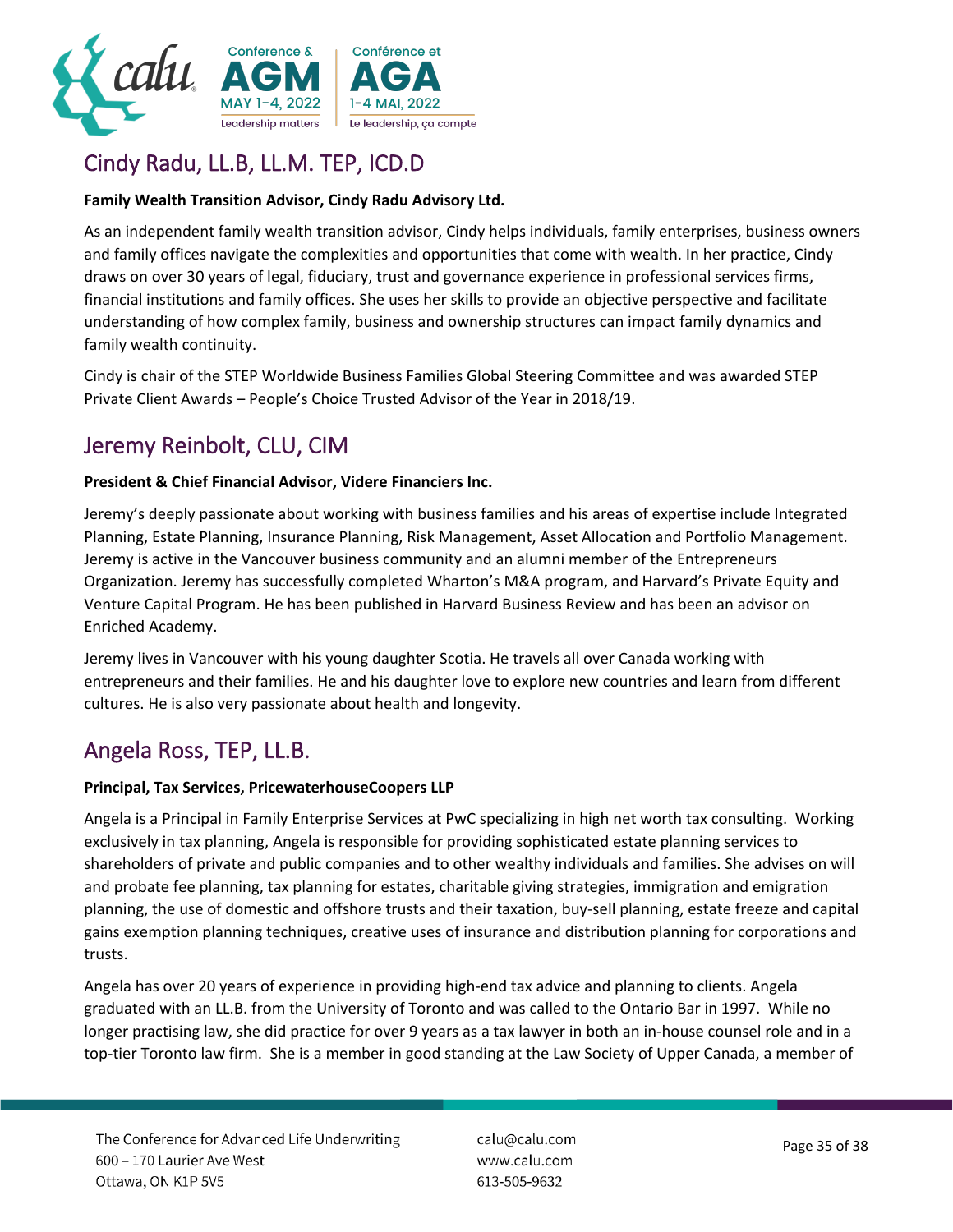

the Canadian Tax Foundation, Ontario Bar Association, Law Society of Upper Canada, and the Society of Trust and Estate Practitioners.

Angela is currently a tax advisor to the Conference for Advanced Life Underwriting (CALU) and has spoken at a number of conferences for the Society of Trust and Estate Practitioners, CALU, Senior Estates & Trusts Practitioners' Forum, and the Law Society of Ontario on various estate planning topics. Angela has also authored articles for the Canadian Tax Foundation, CALU and Federated Press.

# Russell Shaw

#### **Senior Director Individual Life and Health New Business Operations, RBC Insurance**

As the Senior Director of Individual Underwriting, Russell Shaw is responsible for the risk decisions for all fully underwritten CI and DI business at RBC Insurance in addition to having overall responsibility for the individual insurance operations.

Like many professionals in the insurance industry, underwriting was not his first career choice. After graduating from the University of Toronto with a Bachelor's degree in Criminology, Russ worked with, youthful offenders at a detention and custody facility with a longer term vision of pursuing a career in the field of probation and ultimately law school. Four years later, he found himself in search of new challenges and in 1998, took a job as an underwriting trainee with Paul Revere/Provident, now RBC Insurance. He has occupied several roles within the RBCI organization in Underwriting, Corporate Underwriting, subject matter expert for a large-scale project, and most recently, Senior Underwriting Director. Russ is very active in the underwriting community and is a past board member of the Canadian Institute of Underwriters and the Canadian Association of Living Benefits Underwriters. He currently co-chairs the Canadian Living Benefits Seminar board of directors.

# Jake Sheehan, CLU, FEA

#### **Advisor, Life Design Systems**

Jake works alongside his father, Joe Sheehan, as they work with affluent Canadians who are challenged by the burgeoning complexity of trying to integrate insurance, investment, tax, estate and retirement planning. They believe their clients need new tools for navigating this environment on their own and in conjunction with their key advisors. Their goal is to clarify what the current equation is, provide a learning platform to model future scenarios and then help everyone involved to make a decision and get back to the things they enjoy doing.

He brings a strong analytical perspective to the Life Design Systems team. Jake developed a unique financial modeling system that gives our clients the ability to see their current situation from a new perspective and to simulate potential life scenarios. Using a visual narrative, they are able to convey complex structures and foster a deeper level of understanding for their clients and professionals.

Jake attended the University of Guelph and graduated from the Bachelor of Arts program in Philosophy with honours. He completed his Family Enterprise Advisor (FEA) and Chartered Life Underwriter (CLU) designations and is currently a Student Member of STEP while working on his TEP designation. He has been a CALU member since 2014.

calu@calu.com www.calu.com 613-505-9632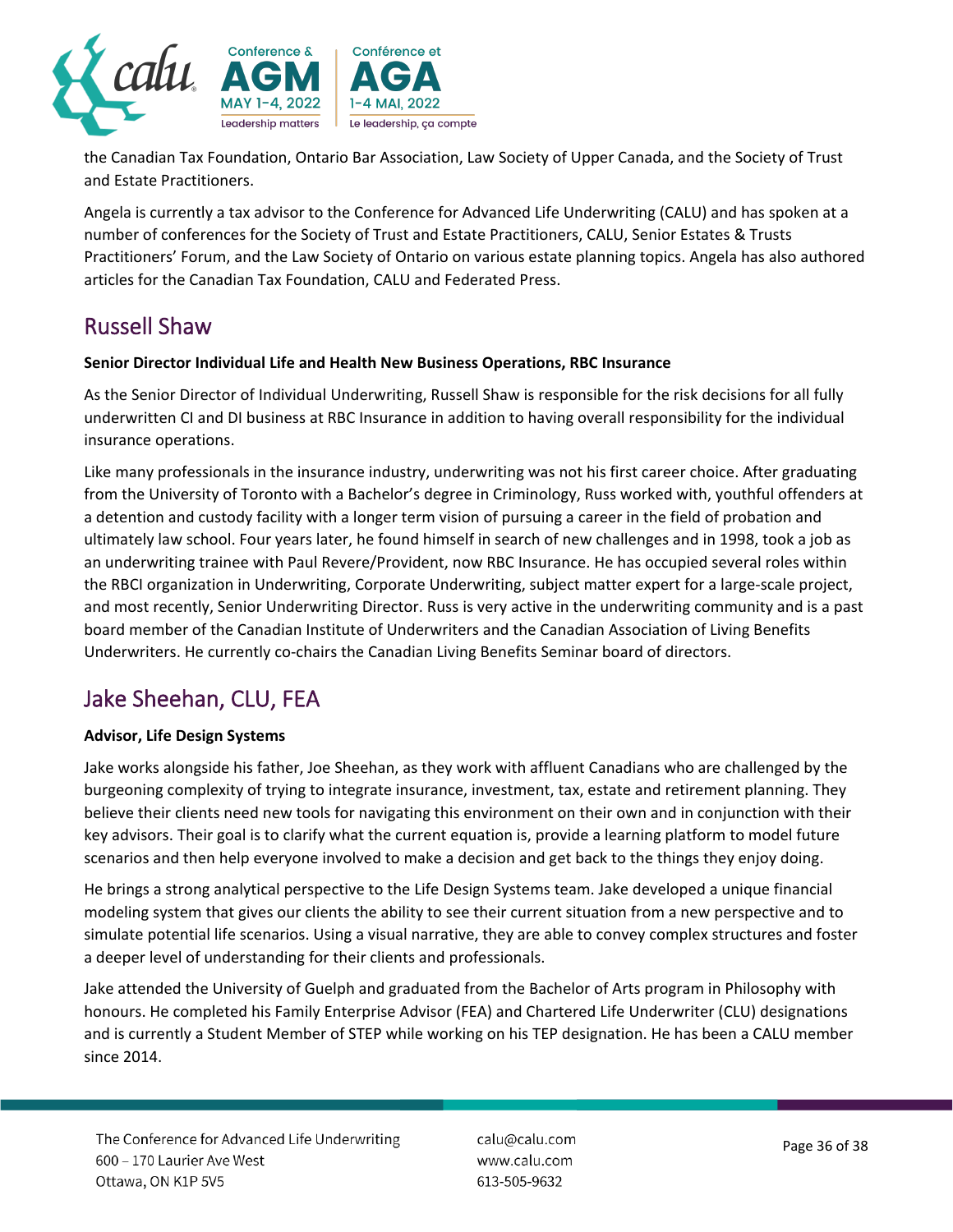

# Roger Sinclair, CFP

#### **Partner, SBW Wealth Management**

A 1979 graduate and former member of the Board of Governors of the University of Prince Edward Island, (2000-2006); Roger has provided financial and estate planning services to families, business owners and professionals since 1982. He formed SBW Wealth Management & Employee Benefits with Peter Billard and Rob Weld in 1997. The employee benefits division was merged with Gallagher Benefits in December 2019 and provides employee benefits, retirement plans and human resource counseling services to over 500 companies in Atlantic Canada.

In 2015, Roger was invited to the board of the Conference for Advanced Life Underwriting (CALU). He served as Past Chair of the Board of Directors of CALU for 2020-21 as well as Chair of the Market Conduct committee and the Governance and Nominating Committee. Roger has been a member of the Halifax Estate Planning Council for the past 20 years and has also been a member of Advocis since 1982.

Roger has served two terms as a member of the Board of Directors of Brigadoon Children's Camp Society and was the Chair for the initial Building Brigadoon capital campaign. He is also currently President of The Clan Sinclair Association of Canada. He is a former member of the National Board of Directors of the Canadian Cancer Society and past Chair of the National Planned Giving Committee.

Roger was the 2011 recipient of the prestigious Jack Hopwood Memorial Award, which is presented bi-annually to a Great West Life financial advisor in Canada who has played an outstanding volunteer role in his community, while providing consistent, professional service of the highest standard to his clients.

# Tracy To, B.Sc, CLU, CEA

#### **Director of Sales, Sun Life**

Tracy enjoys helping advisors with their cases from start to finish. She applies her extensive know-how to help design the case, and provide solutions that meet the needs of both the advisor and their client. Her excellent communication and interpersonal skills are valuable assets in supporting advisors, particularly those working in the advanced markets.

Tracy refined her client relationship skills working in a long-term care facility where she was exposed to the issues facing families and residents. It was this experience that made her acutely aware of how insurance products can provide solutions in people's lives. Her analytical skills, integrity and trustworthiness help her build valued relationships with advisors in the Managing General Agency (MGA) and National Accounts channels in Calgary and Saskatchewan.

A graduate of the University of Calgary, Tracy earned a Bachelor of Science degree in chemistry. She is a member of Advocis and of CALU, and she is proud to be part of Sun Life's team of professionals who help advisors grow their business.